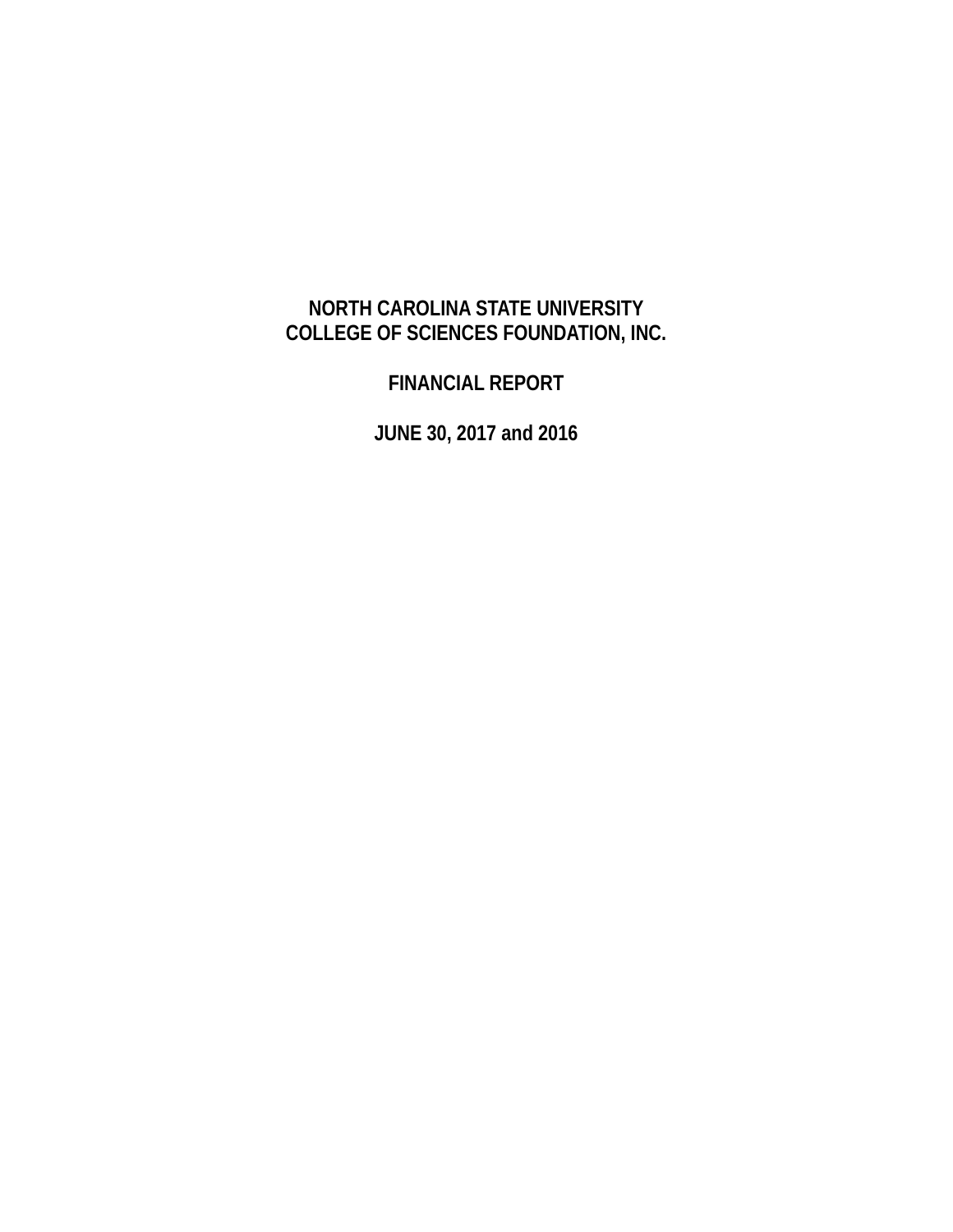## **Contents**

| <b>Independent Auditor's Report</b>                  | $1 - 2$  |
|------------------------------------------------------|----------|
| <b>Financial Statements</b>                          |          |
| <b>Statements of Financial Position</b>              | 3        |
| <b>Statements of Activities</b>                      | $4 - 5$  |
| <b>Statements of Cash Flows</b>                      | $6 - 7$  |
| Notes to Financial Statements                        | $8 - 18$ |
| <b>Supplementary Information</b>                     |          |
| General Fund Budget vs. Actual - Unaudited           | 19       |
| Ten Year Summary of Asset Growth - Unaudited         | 20       |
| Ten Year Summary of Revenues and Support - Unaudited | 21       |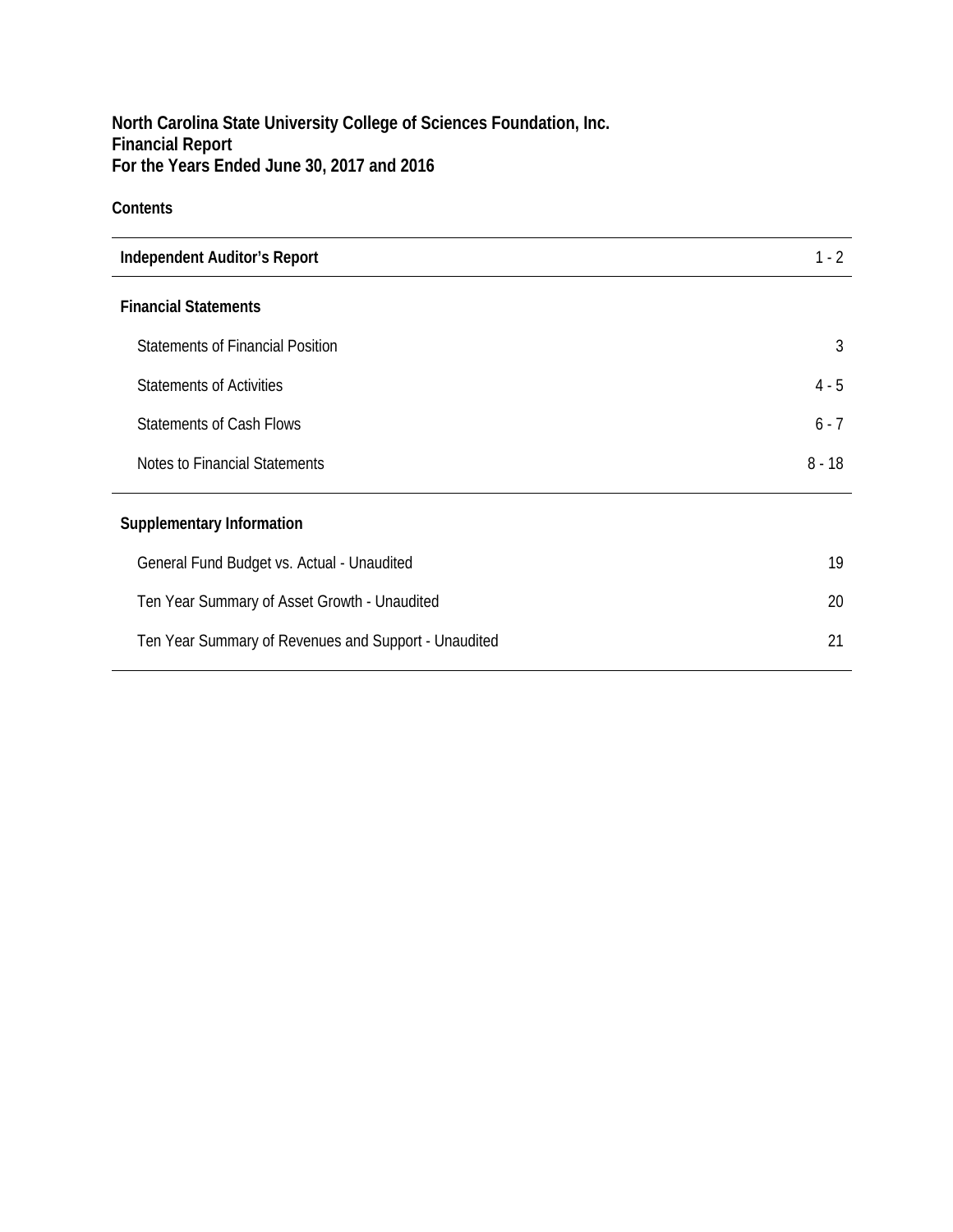

421 Fayetteville Street Suite 300 Raleigh, NC 27601

#### **Independent Auditor's Report**

To the Board of Directors North Carolina State University College of Sciences Foundation, Inc. Raleigh, North Carolina

We have audited the accompanying financial statements of North Carolina State University College of Sciences Foundation, Inc. (the "Foundation"), which comprise the statements of financial position as of June 30, 2017 and 2016, and the related statements of activities and cash flows for the years then ended, and the related notes to the financial statements.

#### *Management's Responsibility for the Financial Statements*

Management is responsible for the preparation and fair presentation of these financial statements in accordance with accounting principles generally accepted in the United States of America; this includes the design, implementation, and maintenance of internal control relevant to the preparation and fair presentation of financial statements that are free from material misstatement, whether due to fraud or error.

#### *Auditor's Responsibility*

Our responsibility is to express an opinion on these financial statements based on our audits. We conducted our audits in accordance with auditing standards generally accepted in the United States of America. Those standards require that we plan and perform the audit to obtain reasonable assurance about whether the financial statements are free from material misstatement.

An audit involves performing procedures to obtain audit evidence about the amounts and disclosures in the financial statements. The procedures selected depend on the auditor's judgment, including the assessment of the risks of material misstatement of the financial statements, whether due to fraud or error. In making those risk assessments, the auditor considers internal control relevant to the entity's preparation and fair presentation of the financial statements in order to design audit procedures that are appropriate in the circumstances, but not for the purpose of expressing an opinion on the effectiveness of the entity's internal control. Accordingly, we express no such opinion. An audit also includes evaluating the appropriateness of accounting policies used and the reasonableness of significant accounting estimates made by management, as well as evaluating the overall presentation of the financial statements.

We believe that the audit evidence we have obtained is sufficient and appropriate to provide a basis for our audit opinion.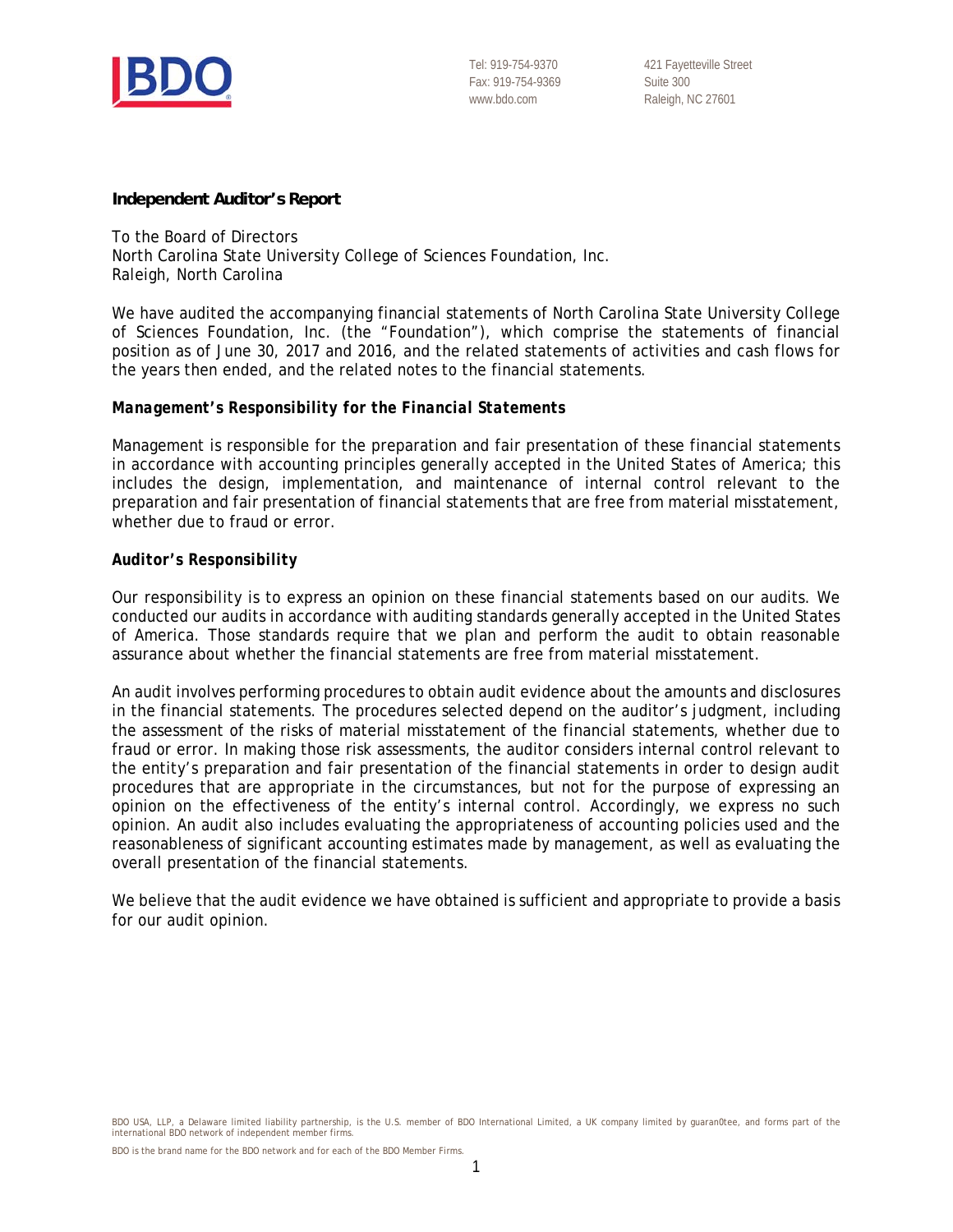

#### *Opinion*

In our opinion, the financial statements referred to above present fairly, in all material respects, the financial position of North Carolina State University College of Sciences Foundation, Inc. as of June 30, 2017 and 2016, and the results of its operations and its cash flows for the year then ended in accordance with accounting principles generally accepted in the United States of America.

#### *Disclaimer of Opinion on Supplementary Information*

Our audit was conducted for the purpose of forming an opinion on the basic financial statements as a whole. The supplemental information on pages 19 through 21 is presented for purposes of additional analysis and is not a required part of the basic financial statements. Such information has not been subjected to auditing procedures applied in the audit of the basic financial statements, and accordingly, we do not express an opinion or provide any assurance on it.

BDO USA, LLP

Raleigh, North Carolina October 27, 2017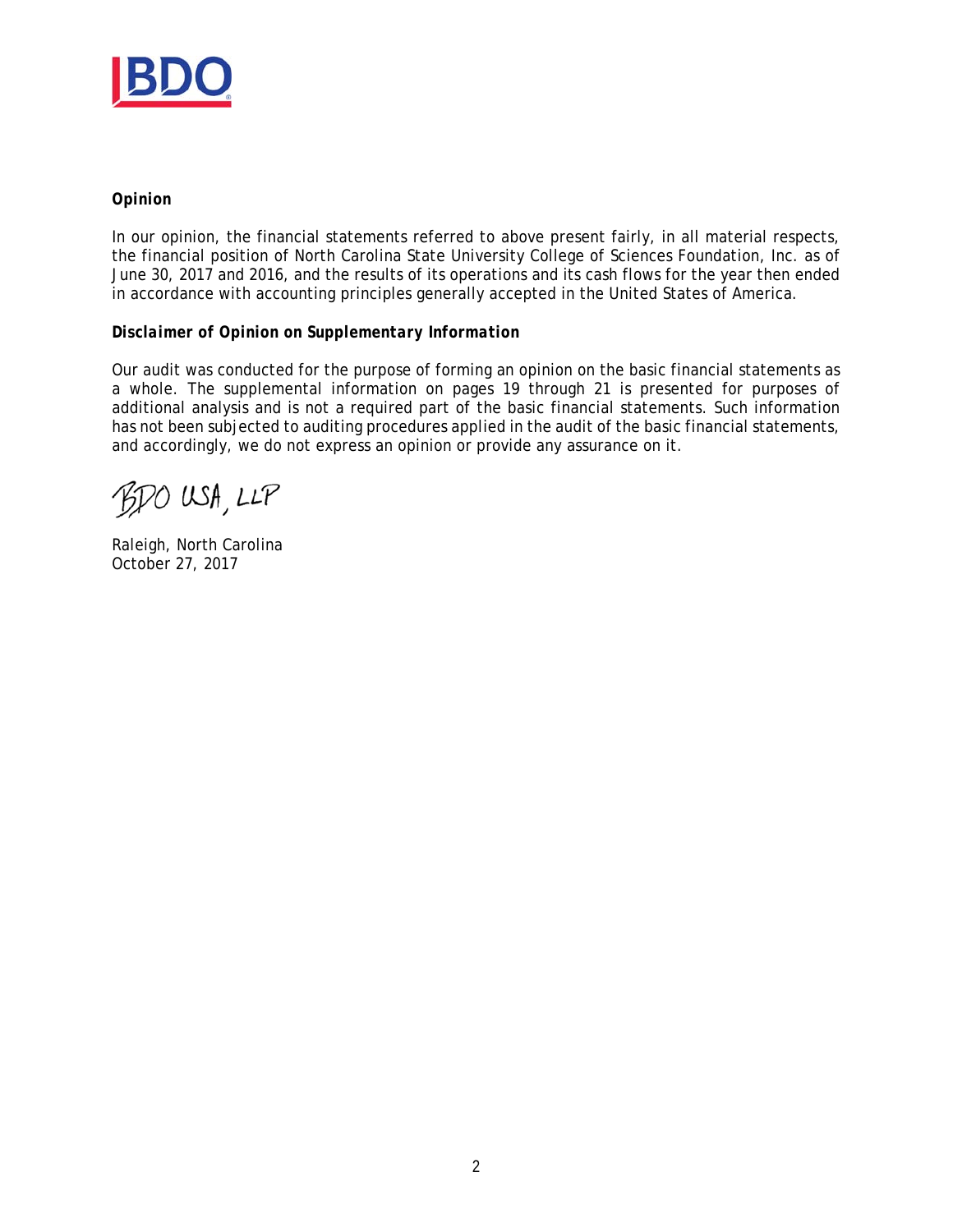**Statements of Financial Position June 30, 2017 and 2016**

| <b>Assets</b><br>Cash and cash equivalents (Note 1)<br>\$<br>2,293,458<br>\$<br>1,723,966<br>Intermediate investments (Note 1)<br>2,440,259<br>2,473,765<br>Long-term investments (Notes 1 and 3)<br>17,135,087<br>14,390,836<br>Pledges receivable, net (Notes 1 and 6)<br>323,571<br>712,401<br>Externally managed irrevocable trust (Note 5)<br>804,000<br>Accounts receivable (Note 1)<br>6,244<br>Donated property and land (Note 1)<br>1,473,000<br>1,643,000<br>Copyright, net of accumulated amortization of \$510,661 and \$345,041<br>for 2017 and 2016, respectively (Note 1)<br>317,438<br>483,058<br>Other assets (Note 1)<br>25,720<br><b>Total Assets</b><br>24,014,777<br>22,256,747<br>\$<br><b>Liabilities and Net Assets</b> |           |
|-------------------------------------------------------------------------------------------------------------------------------------------------------------------------------------------------------------------------------------------------------------------------------------------------------------------------------------------------------------------------------------------------------------------------------------------------------------------------------------------------------------------------------------------------------------------------------------------------------------------------------------------------------------------------------------------------------------------------------------------------|-----------|
|                                                                                                                                                                                                                                                                                                                                                                                                                                                                                                                                                                                                                                                                                                                                                 |           |
|                                                                                                                                                                                                                                                                                                                                                                                                                                                                                                                                                                                                                                                                                                                                                 |           |
|                                                                                                                                                                                                                                                                                                                                                                                                                                                                                                                                                                                                                                                                                                                                                 |           |
|                                                                                                                                                                                                                                                                                                                                                                                                                                                                                                                                                                                                                                                                                                                                                 |           |
|                                                                                                                                                                                                                                                                                                                                                                                                                                                                                                                                                                                                                                                                                                                                                 |           |
|                                                                                                                                                                                                                                                                                                                                                                                                                                                                                                                                                                                                                                                                                                                                                 |           |
|                                                                                                                                                                                                                                                                                                                                                                                                                                                                                                                                                                                                                                                                                                                                                 | 1,178     |
|                                                                                                                                                                                                                                                                                                                                                                                                                                                                                                                                                                                                                                                                                                                                                 |           |
|                                                                                                                                                                                                                                                                                                                                                                                                                                                                                                                                                                                                                                                                                                                                                 |           |
|                                                                                                                                                                                                                                                                                                                                                                                                                                                                                                                                                                                                                                                                                                                                                 |           |
|                                                                                                                                                                                                                                                                                                                                                                                                                                                                                                                                                                                                                                                                                                                                                 | 24,543    |
|                                                                                                                                                                                                                                                                                                                                                                                                                                                                                                                                                                                                                                                                                                                                                 |           |
|                                                                                                                                                                                                                                                                                                                                                                                                                                                                                                                                                                                                                                                                                                                                                 |           |
| Liabilities                                                                                                                                                                                                                                                                                                                                                                                                                                                                                                                                                                                                                                                                                                                                     |           |
| Accounts payable - North Carolina State University (Note 1)<br>\$<br>38,713<br>\$                                                                                                                                                                                                                                                                                                                                                                                                                                                                                                                                                                                                                                                               | 9,950     |
| Due to others (Note 1)                                                                                                                                                                                                                                                                                                                                                                                                                                                                                                                                                                                                                                                                                                                          | 42,500    |
| Life income funds payable (Note 5)<br>768,887<br>126,628                                                                                                                                                                                                                                                                                                                                                                                                                                                                                                                                                                                                                                                                                        |           |
| Life income funds payable - externally managed irrevocable trust (Note 5)<br>667,778                                                                                                                                                                                                                                                                                                                                                                                                                                                                                                                                                                                                                                                            |           |
| <b>Total Liabilities</b><br>807,600<br>846,856                                                                                                                                                                                                                                                                                                                                                                                                                                                                                                                                                                                                                                                                                                  |           |
| <b>Net Assets</b>                                                                                                                                                                                                                                                                                                                                                                                                                                                                                                                                                                                                                                                                                                                               |           |
| Unrestricted:                                                                                                                                                                                                                                                                                                                                                                                                                                                                                                                                                                                                                                                                                                                                   |           |
| Undesignated<br>2,047,983<br>2,039,107                                                                                                                                                                                                                                                                                                                                                                                                                                                                                                                                                                                                                                                                                                          |           |
| Undesignated - underwater endowments (Note 2)<br>(176)                                                                                                                                                                                                                                                                                                                                                                                                                                                                                                                                                                                                                                                                                          | (15, 468) |
| Board-designated - endowments (Note 2)<br>99,575                                                                                                                                                                                                                                                                                                                                                                                                                                                                                                                                                                                                                                                                                                | (16,030)  |
| Temporarily restricted (Note 8)<br>11,171,771<br>10,270,487                                                                                                                                                                                                                                                                                                                                                                                                                                                                                                                                                                                                                                                                                     |           |
| Permanently restricted (Note 9)<br>9,888,024<br>9,131,795                                                                                                                                                                                                                                                                                                                                                                                                                                                                                                                                                                                                                                                                                       |           |
| <b>Total Net Assets</b><br>23,207,177<br>21,409,891                                                                                                                                                                                                                                                                                                                                                                                                                                                                                                                                                                                                                                                                                             |           |
| <b>Total Liabilities and Net Assets</b><br>22,256,747<br>24,014,777<br>\$                                                                                                                                                                                                                                                                                                                                                                                                                                                                                                                                                                                                                                                                       |           |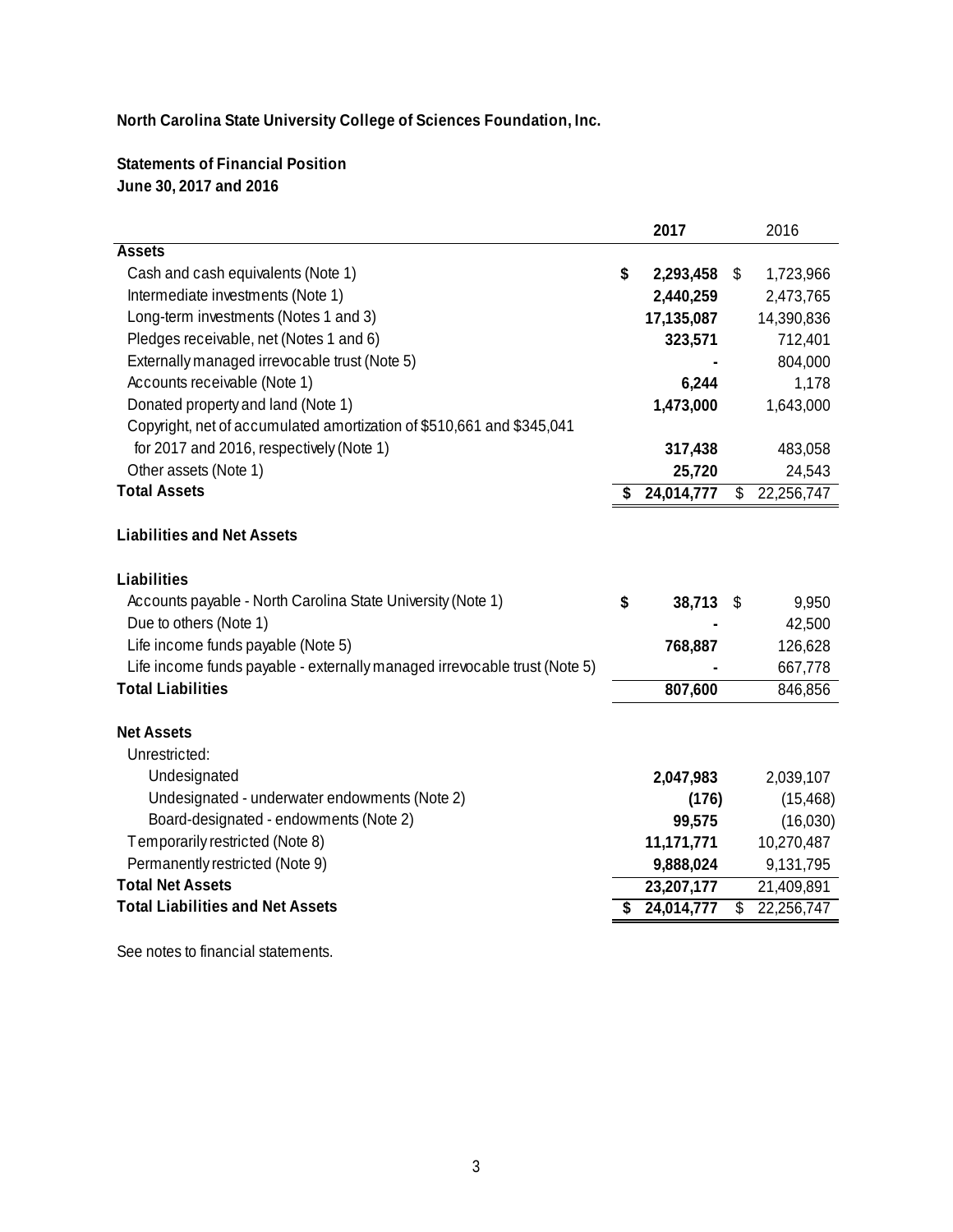### **Statement of Activities Year Ended June 30, 2017**

|                                                     | <b>Unrestricted</b> | Temporarily<br>Permanently<br>Restricted<br>Restricted |    |                | Total        |
|-----------------------------------------------------|---------------------|--------------------------------------------------------|----|----------------|--------------|
| Revenues, Gains, and Other Income                   |                     |                                                        |    |                |              |
| Contributions (Note 1)                              | \$<br>408,918       | \$1,020,078                                            | \$ | 590,101        | \$2,019,097  |
| Change in pledges receivable, net                   |                     | (361, 425)                                             |    | (27, 405)      | (388, 830)   |
| Donated services, salaries, and facilities (Note 7) | 178,000             |                                                        |    |                | 178,000      |
| Donated property and land (Note 1)                  |                     |                                                        |    | 70,000         | 70,000       |
|                                                     |                     |                                                        |    |                |              |
| Net asset reclassification -                        |                     |                                                        |    |                |              |
| underwater endowments (Note 2)                      | 15,292              | (15, 292)                                              |    |                |              |
| Net investment income                               | 182,154             | 1,512,700                                              |    | 27,127         | 1,721,981    |
| Interest and dividends                              | 49,535              | 13,751                                                 |    | 12,417         | 75,703       |
| Change in value of split interest agreements        |                     |                                                        |    | (39, 513)      | (39, 513)    |
| Loss on disposal of donated property                |                     | (52, 498)                                              |    | (95, 411)      | (147, 909)   |
| Royalties                                           |                     | 173,126                                                |    | 11,721         | 184,847      |
| Other income                                        |                     | 58,556                                                 |    | 28,836         | 87,392       |
| Net assets released from restrictions (Note 10)     | 1,165,386           | (1, 165, 386)                                          |    |                |              |
| Total Revenues, Gains, and Other Income             | 1,999,285           | 1,183,610                                              |    | 577,873        | 3,760,768    |
| <b>Grants to Support the University</b>             |                     |                                                        |    |                |              |
| Program:                                            |                     |                                                        |    |                |              |
| Scholarships and fellowships                        | 383,256             |                                                        |    |                | 383,256      |
| Faculty support and professorships                  | 263,152             |                                                        |    |                | 263,152      |
| Departmental support                                | 329,951             |                                                        |    |                | 329,951      |
| Other current services                              | 380,434             |                                                        |    |                | 380,434      |
| <b>Total Program Support</b>                        | 1,356,793           | $\blacksquare$                                         |    | $\blacksquare$ | 1,356,793    |
| Administrative                                      | 82,197              | ÷,                                                     |    | $\blacksquare$ | 82,197       |
| Fundraising                                         | 524,492             |                                                        |    |                | 524,492      |
| <b>Total Other Support</b>                          | 606,689             | ÷,                                                     |    | ä,             | 606,689      |
| <b>Total Support</b>                                | 1,963,482           | ÷                                                      |    | $\blacksquare$ | 1,963,482    |
|                                                     |                     |                                                        |    |                |              |
| Excess of Revenues, Gains, and                      |                     |                                                        |    |                |              |
| Other Income Over Total Support                     | 35,803              | 1,183,610                                              |    | 577,873        | 1,797,286    |
| <b>Net Transfers</b>                                |                     |                                                        |    |                |              |
| Among funds (Note 11)                               | 103,970             | (282, 326)                                             |    | 178,356        |              |
| <b>Total Net Transfers</b>                          | 103,970             | (282, 326)                                             |    | 178,356        |              |
|                                                     |                     |                                                        |    |                |              |
| <b>Change in Net Assets</b>                         | 139,773             | 901,284                                                |    | 756,229        | 1,797,286    |
| <b>Net Assets</b>                                   |                     |                                                        |    |                |              |
| Beginning of year                                   | 2,007,609           | 10,270,487                                             |    | 9,131,795      | 21,409,891   |
| End of year                                         | \$2,147,382         | \$11,171,771                                           |    | \$9,888,024    | \$23,207,177 |
|                                                     |                     |                                                        |    |                |              |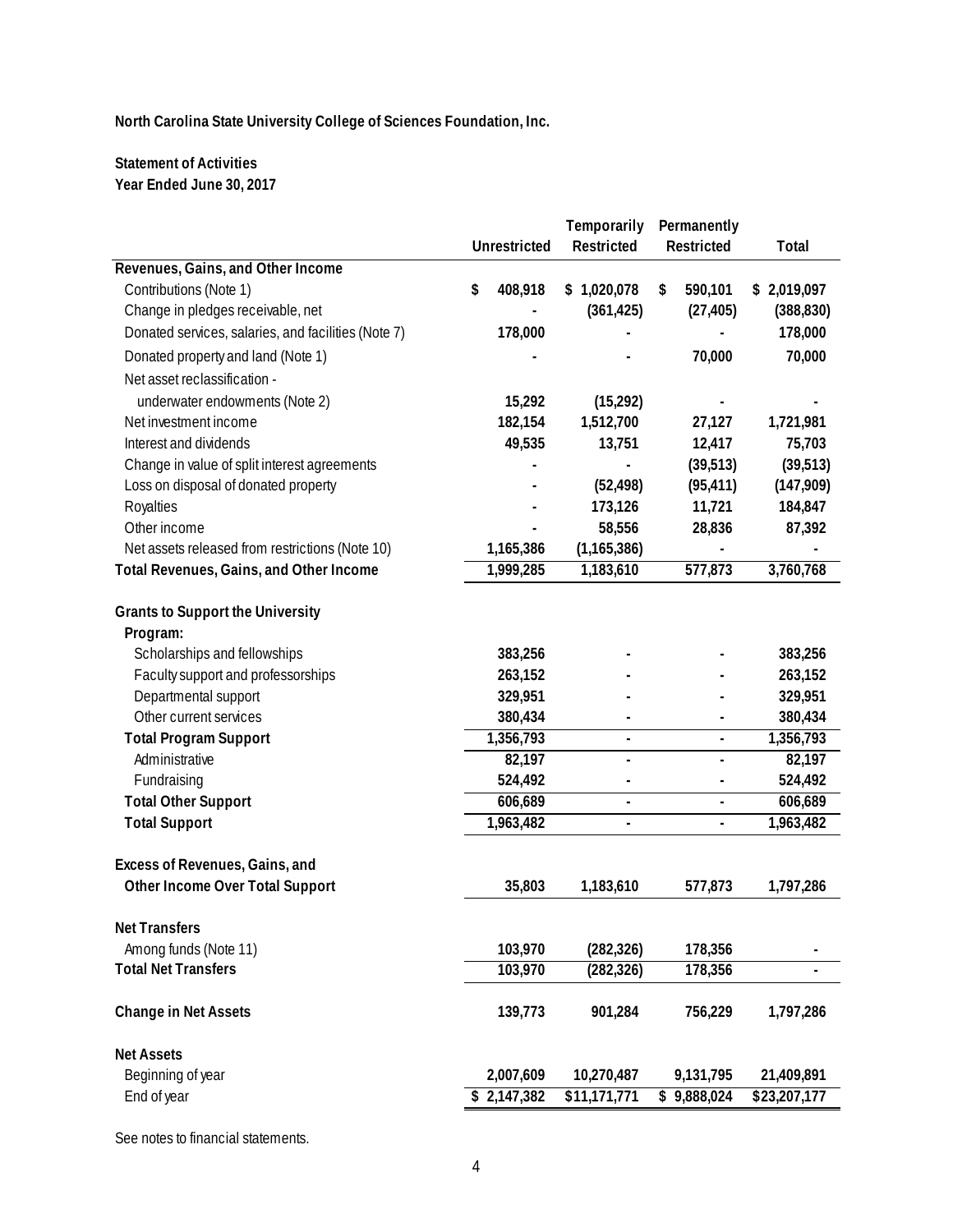### **Statement of Activities Year Ended June 30, 2016**

|                                                     | Unrestricted  |                          | <b>Temporarily</b><br>Restricted | Permanently<br>Restricted | Total        |
|-----------------------------------------------------|---------------|--------------------------|----------------------------------|---------------------------|--------------|
| Revenues, Gains, and Other Income                   |               |                          |                                  |                           |              |
| Contributions (Note 1)                              | \$<br>372,047 | \$                       | 923,730                          | \$<br>237,816             | \$1,533,593  |
| Change in pledges receivable, net                   |               |                          | (427, 121)                       | 12,400                    | (414, 721)   |
| Donated services, salaries, and facilities (Note 7) | 282,000       |                          |                                  |                           | 282,000      |
| Donated property and land (Note 1)                  |               |                          |                                  | 136,222                   | 136,222      |
| Net asset reclassification -                        |               |                          |                                  |                           |              |
| underwater endowments (Note 2)                      | (15, 468)     |                          | 15,468                           |                           |              |
| Net investment loss                                 | (20, 420)     |                          | (212, 507)                       | (755)                     | (233, 682)   |
| Interest and dividends                              | 40,754        |                          | 9,300                            | 4,165                     | 54,219       |
| Change in value of split interest agreements        |               |                          |                                  | (19, 415)                 | (19, 415)    |
| Royalties                                           |               |                          |                                  | 164,345                   | 164,345      |
| Other income                                        |               |                          | 100,906                          | 1,352                     | 102,258      |
| Net assets released from restrictions (Note 10)     | 912,189       |                          | (912, 189)                       |                           |              |
| Total Revenues, Gains, and Other Income             | 1,571,102     |                          | (502, 413)                       | 536,130                   | 1,604,819    |
|                                                     |               |                          |                                  |                           |              |
| <b>Grants to Support the University</b>             |               |                          |                                  |                           |              |
| Program:                                            |               |                          |                                  |                           |              |
| Scholarships and fellowships                        | 467,306       |                          |                                  |                           | 467,306      |
| Faculty support and professorships                  | 157,154       |                          |                                  |                           | 157,154      |
| Departmental support                                | 202,783       |                          |                                  |                           | 202,783      |
| Other current services                              | 307,774       |                          |                                  |                           | 307,774      |
| <b>Total Program Support</b>                        | 1,135,017     |                          | $\frac{1}{2}$                    | $\frac{1}{2}$             | 1,135,017    |
| Administrative                                      | 84,272        |                          | L,                               |                           | 84,272       |
| Fundraising                                         | 498,934       |                          | $\overline{\phantom{a}}$         | $\overline{a}$            | 498,934      |
| <b>Total Other Support</b>                          | 583,206       |                          | $\blacksquare$                   | $\overline{a}$            | 583,206      |
| <b>Total Support</b>                                | 1,718,223     | $\overline{\phantom{0}}$ |                                  | $\frac{1}{2}$             | 1,718,223    |
|                                                     |               |                          |                                  |                           |              |
| (Deficit) Excess of Revenues, Gains, and            |               |                          |                                  |                           |              |
| Other Income Over Total Support                     | (147, 121)    |                          | (502, 413)                       | 536,130                   | (113, 404)   |
|                                                     |               |                          |                                  |                           |              |
| <b>Net Transfers</b>                                |               |                          |                                  |                           |              |
| From other University-associated entities           |               |                          | 12,128                           |                           | 12,128       |
| Among funds (Note 11)                               | (18, 643)     |                          | (156, 244)                       | 174,887                   |              |
| <b>Total Net Transfers</b>                          | (18, 643)     |                          | (144, 116)                       | 174,887                   | 12,128       |
| <b>Change in Net Assets</b>                         | (165, 764)    |                          | (646, 529)                       | 711,017                   | (101, 276)   |
| <b>Net Assets</b>                                   |               |                          |                                  |                           |              |
| Beginning of year                                   | 2,173,373     |                          | 10,917,016                       | 8,420,778                 | 21,511,167   |
| End of year                                         | \$2,007,609   |                          | \$10,270,487                     | $\frac{1}{2}$ 9,131,795   | \$21,409,891 |
|                                                     |               |                          |                                  |                           |              |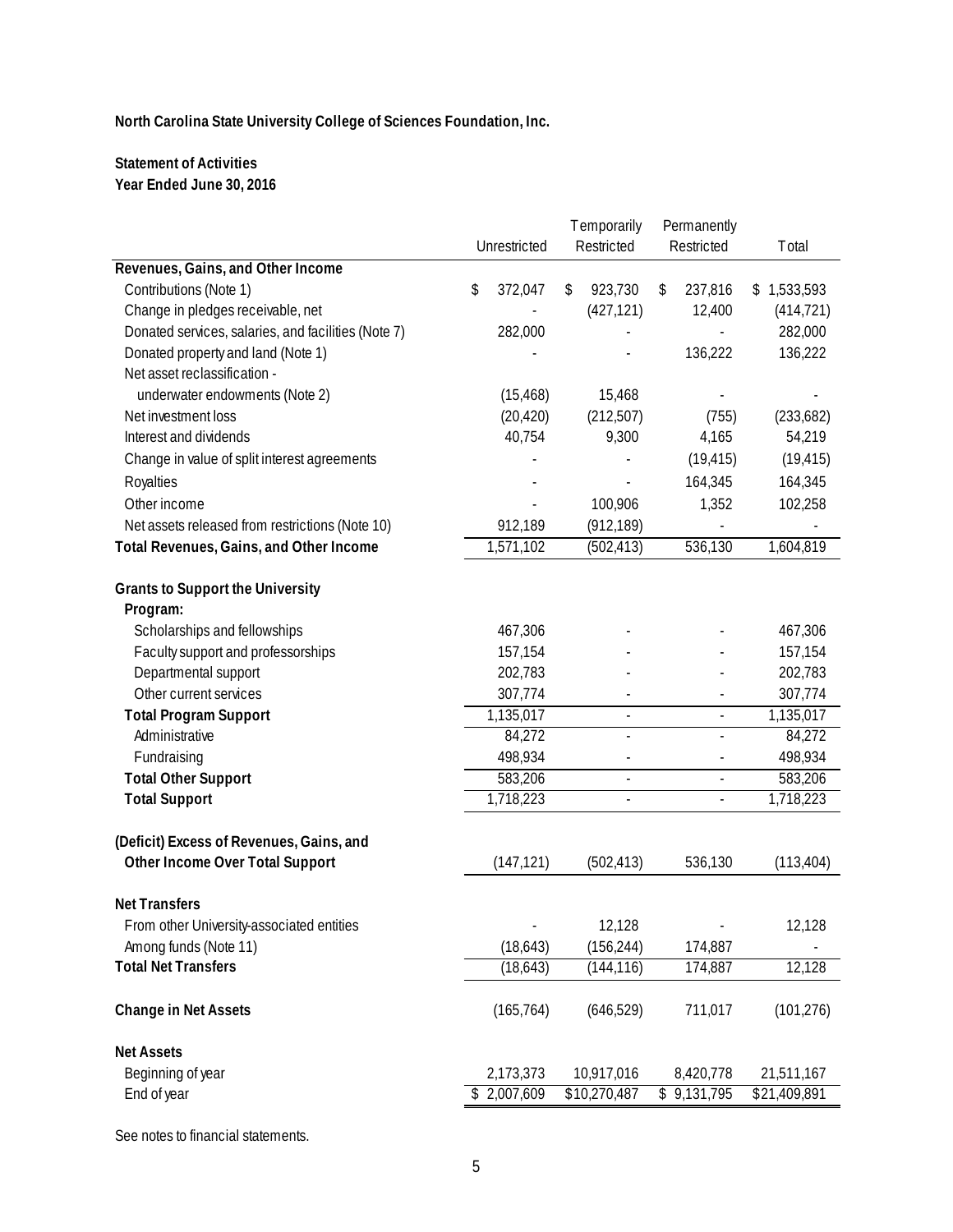**Statements of Cash Flows Years Ended June 30, 2017 and 2016**

|                                                            | 2017            | 2016             |          |
|------------------------------------------------------------|-----------------|------------------|----------|
| <b>Cash Flows From Operating Activities</b>                |                 |                  |          |
| Change in net assets                                       | \$<br>1,797,286 | (101, 276)<br>\$ |          |
| Adjustments to reconcile change in net assets              |                 |                  |          |
| to net cash provided by operating activities:              |                 |                  |          |
| Amortization expense                                       | 165,620         | 165,620          |          |
| Contributions restricted for permanent endowment           | (590, 101)      | (237, 816)       |          |
| Donated copyright                                          |                 |                  |          |
| Donated property and land                                  | (70,000)        |                  |          |
| Net investment (income) loss                               | (1,721,981)     | 233,682          |          |
| Investment income restricted for split interest agreements | (12, 417)       |                  | (4, 165) |
| Change in value of split interest agreements               | 39,513          | 19,415           |          |
| Externally managed irrevocable trust, net of liability     | 415             | (136, 222)       |          |
| Loss on sale of donated property                           | 147,909         |                  |          |
| (Increase) decrease in:                                    |                 |                  |          |
| Pledges receivable, net                                    | 388,830         | 414,721          |          |
| Accounts receivable                                        | (5,066)         |                  | (411)    |
| Other assets                                               | (1, 177)        |                  | (1, 352) |
| Decrease (increase) in:                                    |                 |                  |          |
| Accounts payable - North Carolina State University         | 28,763          | (21, 116)        |          |
| Accounts payable                                           |                 | (14, 377)        |          |
| Due to others                                              |                 |                  |          |
| Net Cash Provided by Operating Activities                  | 167,594         | 316,703          |          |
| <b>Cash Flows From Investing Activities</b>                |                 |                  |          |
| Proceeds from sales of donated property                    | 853,591         |                  |          |
| Proceeds from sales of investments                         | 744,019         | 769,715          |          |
| Purchases of investments                                   | (1,732,783)     | (1, 108, 058)    |          |
| Net Cash Used in Investing Activities                      | (135, 173)      | (338, 343)       |          |
|                                                            |                 |                  |          |
| <b>Cash Flows From Financing Activities</b>                |                 |                  |          |
| Contributions restricted for permanent endowment           | 590,101         | 237,816          |          |
| Investment income restricted for split interest agreements | 12,417          |                  | 4,165    |
| Payments on life income fund obligations                   | (65, 447)       | (24, 598)        |          |
| Net Cash Provided by Financing Activities                  | 537,071         | 217,383          |          |
|                                                            |                 |                  |          |
| Net Increase in Cash and Cash Equivalents                  | 569,492         | 195,743          |          |
| <b>Cash and Cash Equivalents</b>                           |                 |                  |          |
| Beginning of year                                          | 1,723,966       | 1,528,223        |          |
| End of year                                                | 2,293,458       | \$1,723,966      |          |
|                                                            |                 |                  |          |
| (Continued)                                                |                 |                  |          |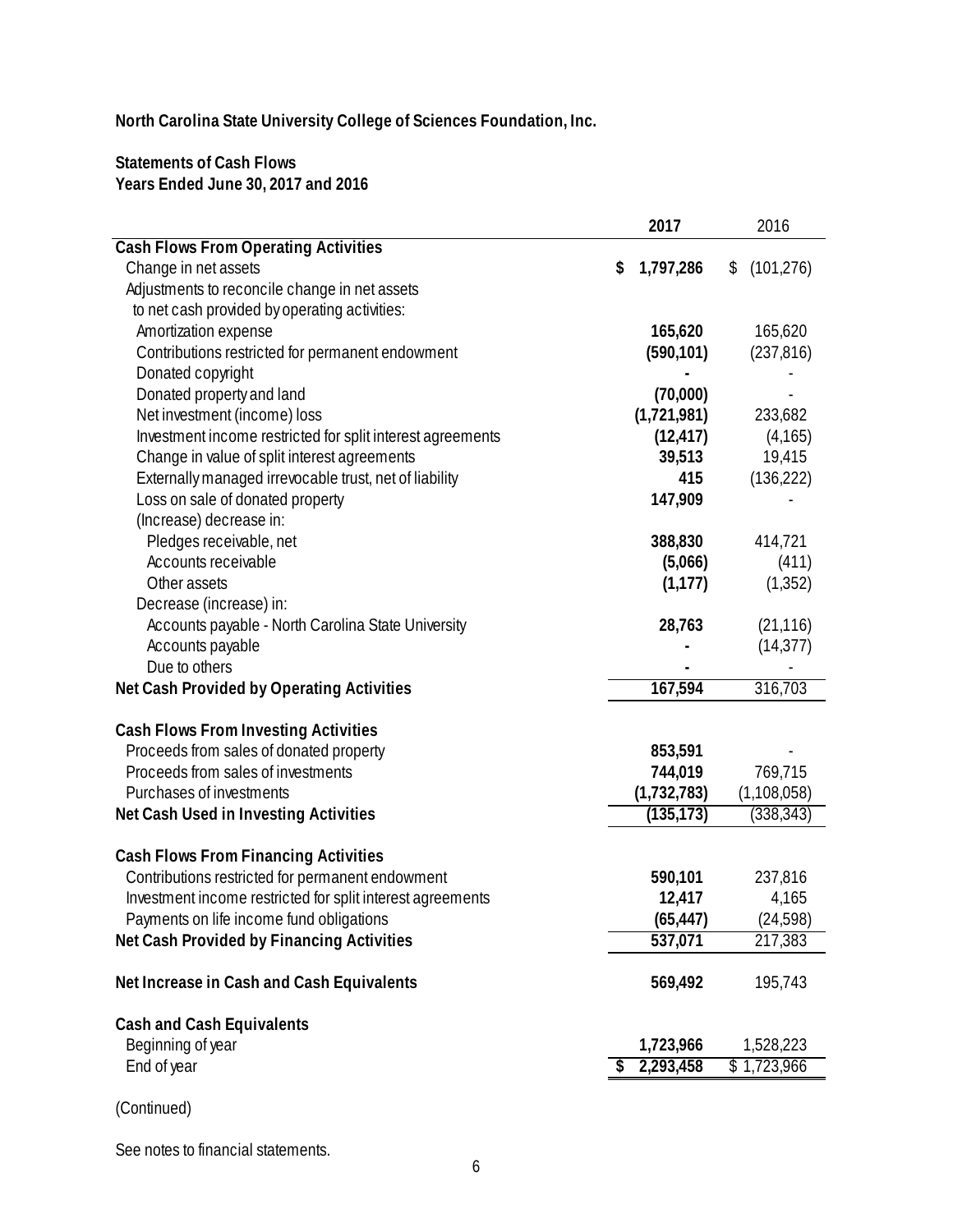**Statements of Cash Flows Years Ended June 30, 2017 and 2016**

|                                                       | 2017    | 2016          |
|-------------------------------------------------------|---------|---------------|
| <b>Supplemental Disclosures of Noncash Activities</b> |         |               |
| Donated services, salaries, and facilities            | 178.000 | \$<br>282.000 |
| Transfers among funds                                 | 282.326 | 174.887       |
|                                                       |         |               |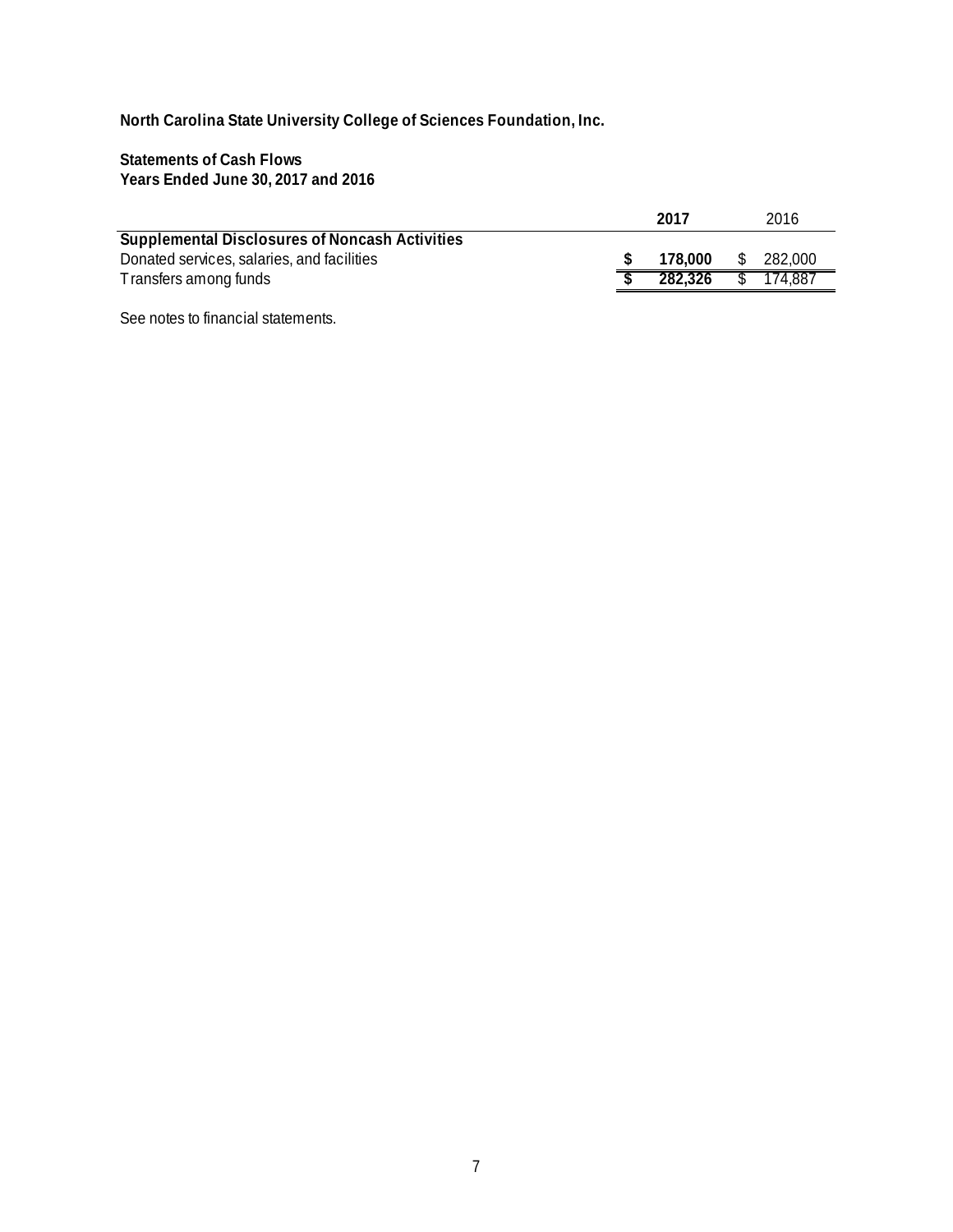**Notes to Financial Statements For the Years Ended June 30, 2017 and 2016** 

#### **Note 1. Nature of Activities and Significant Accounting Policies**

Nature of activities: North Carolina State University College of Sciences Foundation, Inc., (the "Foundation") is one of a group of foundations which provide financial support exclusively to one or more of the colleges at North Carolina State University (the "University"). The Foundation, established July 1, 1983, provides financial support for all types of education and research in physical, mathematical, and biological sciences in the College of Sciences at the University.

A summary of the Foundation's significant accounting policies follows:

Basis of accounting and presentation: The Foundation's policy is to prepare its financial statements on the accrual basis of accounting in accordance with generally accepted accounting principles in the United States of America. In preparing its financial statements, the Foundation's net assets and revenues, expenses, gains and losses are classified based on the existence or absence of donor-imposed restrictions. Accordingly, net assets of the Foundation and changes therein are classified and reported as follows:

Unrestricted net assets – Net assets not subject to donor-imposed stipulations.

Temporarily restricted net assets – Net assets subject to donor-imposed stipulations that may or will be met either by actions of the Foundation and/or by the passage of time.

Permanently restricted net assets - Net assets subject to donor-imposed stipulations that they be maintained permanently by the Foundation. Generally, the donors of these assets permit the Foundation to use all or part of the earnings on related investments for the donor-restricted purpose.

Cash and cash equivalents: For purposes of reporting cash flows, the Foundation considers all highly liquid instruments with an original maturity date of 90 days or less to be cash equivalents. Cash designated or restricted for long-term purposes is included with long-term investments. At times, the Foundation places deposits with a high quality financial institution that may be in excess of federal insurance limits.

Cash and cash equivalents consist of accounts with the State Treasurer's Short-Term Investment Fund (the "STIF") and Paragon Bank. The STIF account maintained by the State Treasurer has the general characteristics of a demand deposit account in that participants may deposit and withdraw cash at any time without prior notice or penalty.

Intermediate investments: Intermediate investments consist of the NC State Investment Fund, Inc. Intermediate Term Fund (the "ITF") and an account with the common*f*und Intermediate Term Fund for funds that can be invested for longer periods, but which are available in the event of short-term cash needs. These investments are reported at readily determinable fair values of \$2,440,259 and \$2,473,765 as of June 30, 2017 and 2016, respectively. The cost of these investments was \$2,691,872 and \$2,700,952 as of June 30, 2017 and 2016, respectively.

Long-term investments: Long-term investments are stated at fair value based on readily determinable fair values, when available. Investments for which readily determinable fair values are not available are carried at estimated fair values as provided by the respective fund managers of the investments. The Foundation, in accordance with investment policies promulgated by its Board of Directors (the "Board"), invests with the NC State Investment Fund, Inc. Long-Term Investment Pool (the "LTIP"). In addition, the Foundation has planned giving instruments invested with Kaspick.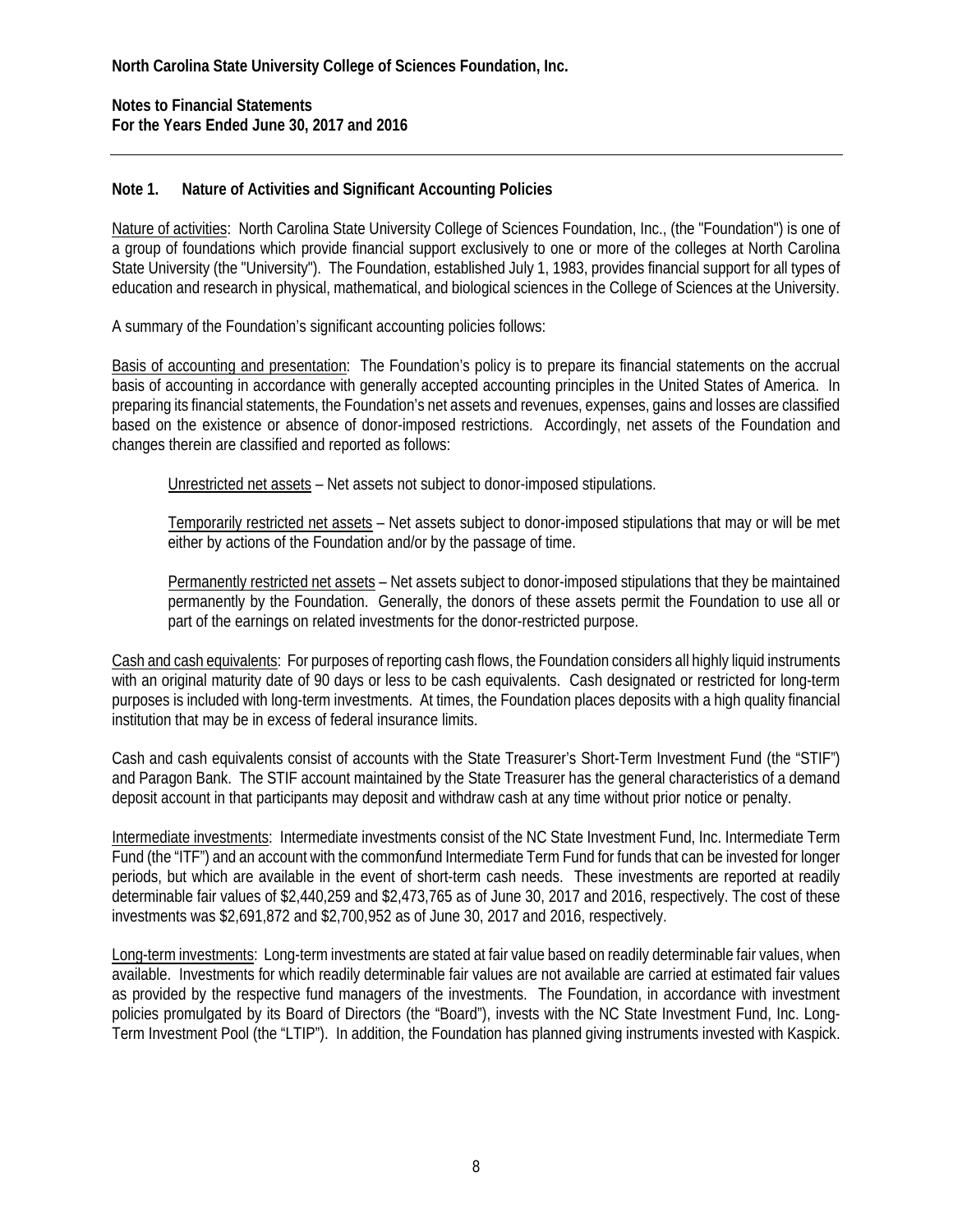**Notes to Financial Statements For the Years Ended June 30, 2017 and 2016** 

#### **Note 1. Nature of Activities and Significant Accounting Policies (continued)**

Pledges receivable: Unconditional pledges receivable are recognized as support and assets in the period received. Conditional pledges are recognized when the conditions on which they depend are substantially met.

Accounts receivable: Accounts receivable consists of amounts due from other University associated entities and interest earned but not yet received on the STIF account.

Donated property and land: Donated property and land are stated at cost. Cost for property acquired by gift is defined as market value on the date of the gift.

Software license: A donated software license is recorded net of accumulated amortization totaling \$536,352 as of June 30, 2017 and 2016. As of June 30, 2017 and 2016, the software license was fully amortized.

Copyright: A donated copyright (with an estimated useful life of 5 years) is recorded net of accumulated amortization of \$510,661 and \$345,041 as of June 30, 2017 and 2016, respectively.

Other assets: Other assets include beneficiary interests in life insurance policies contributed to the Foundation and the Foundation is the owner of these policies. These gifts are recorded at current cash surrender value, less any loans outstanding on the policies. Cash surrender values of these policies were \$25,720 and \$24,543 at June 30, 2017 and 2016, respectively.

Accounts payable – North Carolina State University: Accounts payable to the University include amounts disbursed by the University on behalf of the Foundation for payment of various normal operating expenses.

Due to others: Due to others at June 30, 2017 and 2016 consisted of \$0 and \$42,500, respectively, owed to other organizations.

Contributions: Restricted contributions are segregated for income and expense reporting purposes; however, the assets are commingled. When a donor or grantor restriction expires because the stipulated time restriction ends or the purpose restriction is accomplished, temporarily restricted net assets are reclassified to unrestricted net assets and reported as net assets released from restrictions in the statement of activities.

The University has a gift assessment program that supports Central Development and college-level fund raising efforts. A one-time fee of 5% is assessed on gifts that support current operations and facilities, with 3% designated for Central Development and 2% designated to the fund raising entity receiving the gift.

Investment income: Investment income is allocated on the basis of average fund balances for unrestricted and temporarily restricted net assets. For endowment funds, investment income is allocated on the "unit value" method of valuing interest in an investment portfolio and the investment earnings are recorded as unrestricted, temporarily restricted, or permanently restricted, as appropriate. Earnings from investments are net of investment fees of \$69,266 and \$59,496 for the years ended June 30, 2017 and 2016, respectively. Gains and losses on sales of investments are allocated on the unit value method. Investment income on investments owned individually by one fund is directly allocated to the owning fund.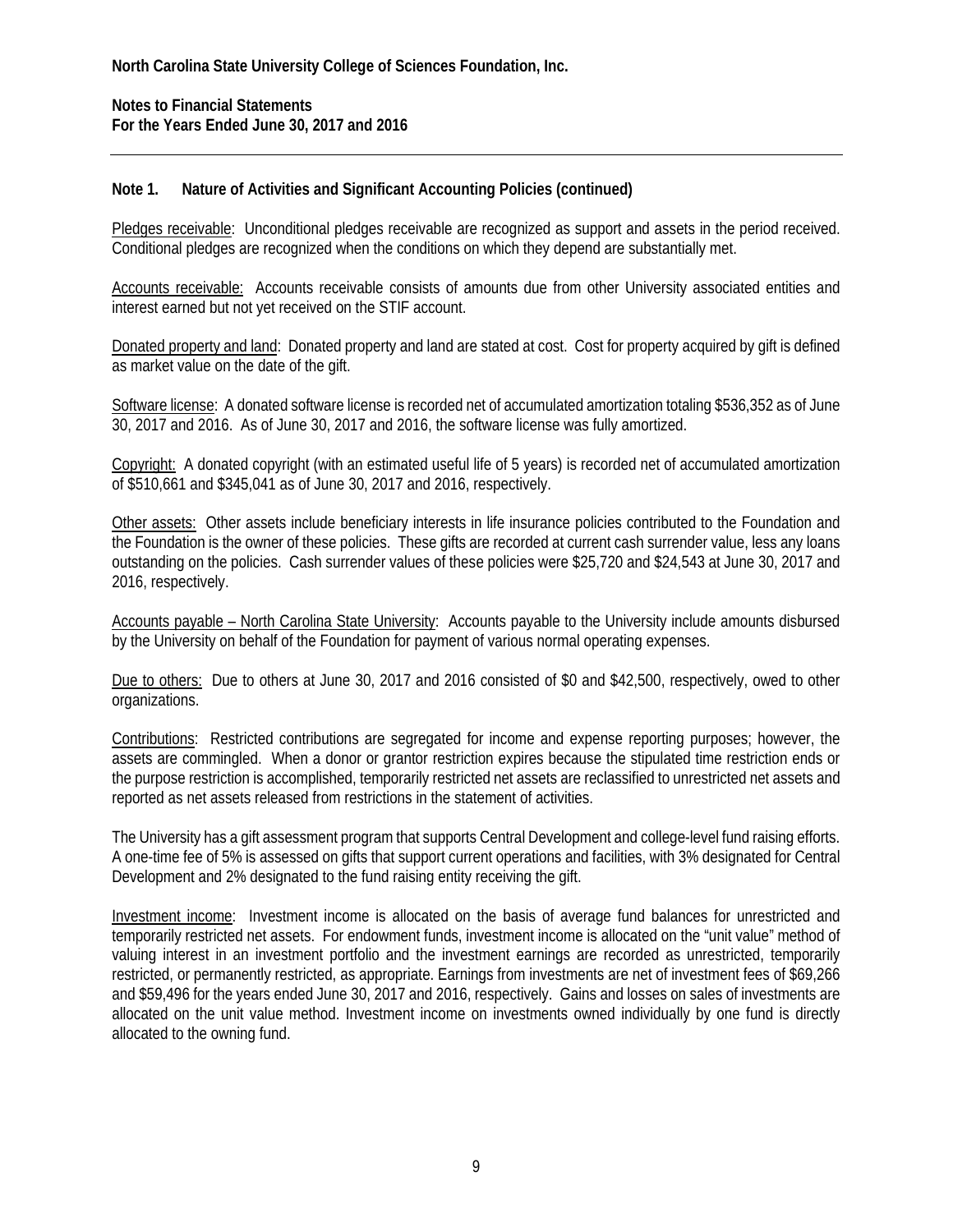**Notes to Financial Statements For the Years Ended June 30, 2017 and 2016** 

### **Note 1. Nature of Activities and Significant Accounting Policies (continued)**

As part of the University's gift assessment program, an annual fee of 0.50% is assessed on the average twenty-quarter market value of assets held in the investment portfolio, with 0.25% designated for University Advancement and 0.25% designated to college-level fundraising efforts. In addition, an assessment of 0.55% is charged by the Foundation on the average twenty-quarter market value of the assets held in the investment portfolio, for the support of Foundation fundraising activities.

Estimates: The preparation of financial statements in accordance with the generally accepted accounting principles requires management to make estimates and assumptions that affect reported amounts of assets and liabilities and the disclosure of contingent assets and liabilities at the date of the financial statements as well as the reported amounts of revenues and expenses during the reporting period. Actual results could differ from those estimates.

Income taxes and uncertain tax positions: The Foundation is exempt from income taxes under Section 501(c)(3) of the Internal Revenue Code and is classified as other than a private foundation. The Foundation had no significant unrelated trade or business income for 2017 and 2016. Therefore, no provision for income taxes has been reflected in the accompanying financial statements.

Accounting principles generally accepted in the United States of America require management to evaluate tax positions taken by the organization and recognize a tax liability (or asset) if the organization has taken an uncertain position that more likely than not would be sustained upon examination by the IRS. Management has analyzed the tax positions taken by the Foundation, and has concluded that as of June 30, 2017 and 2016, there are no uncertain positions taken or expected to be taken that would require recognition of a liability (or asset) or disclosure in the financial statements. The Foundation is subject to routine audits by taxing jurisdictions; however, there are currently no audits for any tax periods in progress. Management believes it is no longer subject to income tax examinations for years prior to 2013.

### **Note 2. Endowment**

The Foundation's endowment consists of approximately 145 individual funds established for a variety of purposes related to the mission of the University. The endowment includes both donor-restricted endowments and funds designated by the Foundation Board to function as endowments. Net assets associated with endowment funds are classified and reported based on the existence or absence of donor-imposed restrictions. The majority of the Foundation's signed endowment gift agreements with donors have donor-imposed restrictions which stipulate that principal shall not be used to fund spending.

Interpretation of relevant law: The Uniform Prudent Management of Institutional Funds Act ("UPMIFA") was adopted in North Carolina as NC General Statute 36E effective March 17, 2009. UPMIFA defines a prudence standard for management and investment of institutional funds. As a result of the Foundation's interpretation of UPMIFA and the signed endowment agreements with donors, the Foundation classifies as permanently restricted net assets (a) the original value of gifts donated to the permanent endowment, (b) the original value of subsequent gifts to the permanent endowment, and (c) accumulations to the permanent endowment that are required by the applicable donor gift instrument. The remaining portion of the donor-restricted endowment fund that is not classified in permanently restricted net assets is classified as temporarily restricted net assets until those amounts are appropriated for expenditure by the Foundation's endowment spending policy.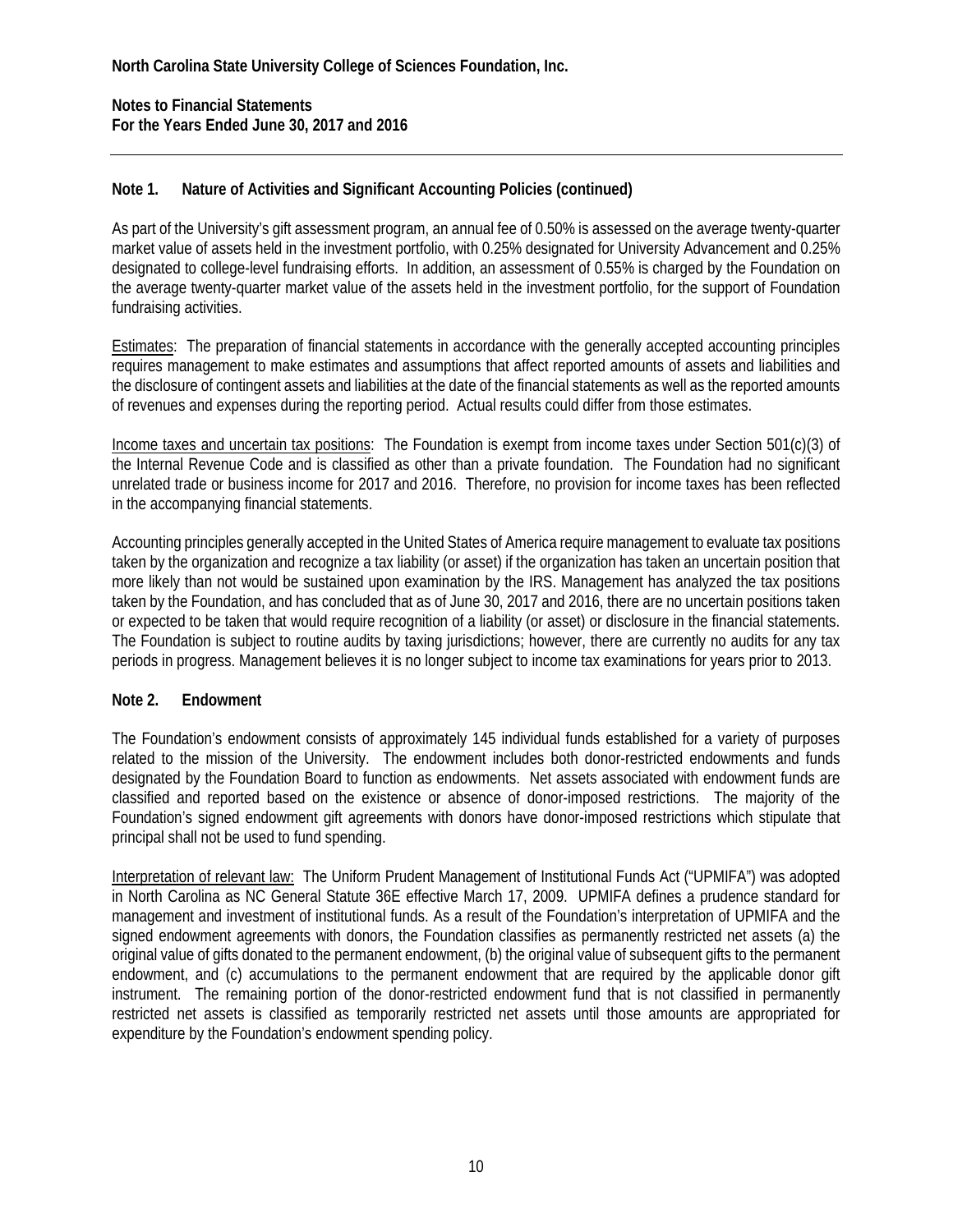**Notes to Financial Statements For the Years Ended June 30, 2017 and 2016** 

#### **Note 2. Endowment (continued)**

Funds with deficiencies: From time to time, the fair value of assets associated with individual donor-restricted endowment funds may fall below the original gift value. These deficiencies generally result from unfavorable market fluctuations which produce unrealized losses to the fund or spending of corpus in accordance to the gift agreement. Deficiencies of this nature are reported in unrestricted net assets and were (\$176) and (\$15,468) as of June 30, 2017 and 2016, respectively.

Investment return objectives and risk parameters: The Foundation has adopted investment and spending policies for endowment assets that attempt to provide a stable stream of funding to programs supported by its endowment while seeking to maintain the purchasing power of the endowment assets. Endowment assets include those assets of donorrestricted funds that the organization must hold in perpetuity or for donor-specified periods as well as board-designated funds. The endowment assets are invested through the LTIP in a manner that is intended to produce results that exceed a 70% MSCI ACWI/30% Barclays Aggregate Bond Index benchmark over rolling five and ten year periods while assuming a moderate level of investment risk.

Spending policy: The Foundation has a policy of appropriating for programmatic spending each year 4% of its endowment fund's average market value over the prior twenty quarters through the fiscal year-end preceding the fiscal year in which the spending is planned. This is consistent with the Foundation's objective to maintain the purchasing power of the endowment assets held in perpetuity or for a specified term as well as to provide additional real growth through new gifts and investment return. However, in declining market conditions, many endowments are not able to fund spending at the 4% level. Unless the gift instrument specifies otherwise, up to 15% of the corpus of an endowment may be expended if reserves are not sufficient to fund the programmatic spending amount, subject to the guidelines provided by UPMIFA. However if the gift instrument does not allow spending of corpus, the Foundation does not initiate or renew spending for the individual endowments affected by declining market conditions until their market value has been recovered and exceeds their original gift value. In establishing the spending policy, the Foundation considered the long-term expected return on its endowment. Spending budgets were calculated at \$389,930 and \$427,025 for fiscal years 2017 and 2018, respectively.

Strategies employed for achieving investment objectives: For the long term, the primary investment objective for the LTIP is to earn a total return (net of investment and custodial fees), within prudent levels of risk, which is sufficient to maintain in real terms the purchasing power of the LTIP and to meet the spending needs of the University. To help meet this investment objective, the LTIP invests in various asset classes to offer diversification. The purpose of diversification is to provide reasonable assurance that no single security or class of securities or manager will have a disproportionate impact on the performance of the total fund.

LTIP's investments are diversified both by asset class (e.g. common stocks and fixed income securities) and within asset classes (e.g., within common stocks by economic sector, geographic area, industry, quality, and size). In addition, the LTIP seeks to diversify exposure to all asset classes through the use of multiple managers that use a variety of investment approaches.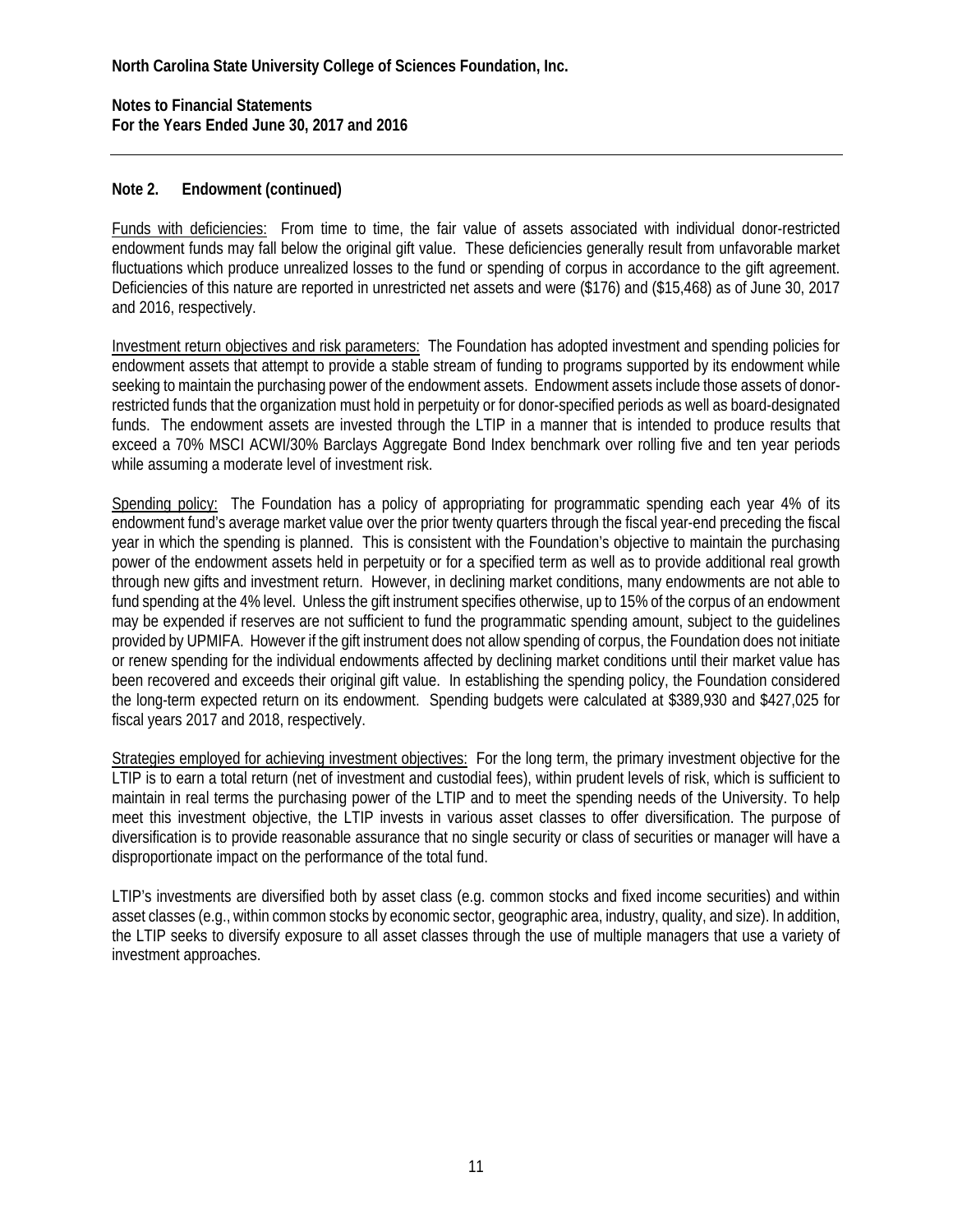#### **Note 2. Endowment (continued)**

The following represents changes in endowment net assets for the fiscal year ended June 30, 2017:

|                                                    |               | Temporarily |            | Permanently |           |                  |
|----------------------------------------------------|---------------|-------------|------------|-------------|-----------|------------------|
|                                                    | Unrestricted  |             | Restricted | Restricted  |           | Total            |
| Endowment net assets, beginning of year            | \$<br>512,908 | S           | 4,984,318  | S           | 9,131,795 | \$<br>14,629,021 |
| Net asset reclassification - underwater endowments | 15,292        |             | (15, 292)  |             |           |                  |
| Endowment net assets after reclassification        | 528,200       |             | 4,969,026  |             | 9,131,795 | 14,629,021       |
| Total investment return                            | 210,837       |             | 1,527,794  |             | (55, 867) | 1,682,764        |
| Contributions, including change in accrued pledges |               |             |            |             |           |                  |
| and other income                                   |               |             | 14,471     |             | 673.253   | 687,724          |
| Appropriations of endowment assets for expenditure | (34, 010)     |             | (535,780)  |             |           | (569, 790)       |
| Change in value of split interest agreements       |               |             |            |             | (39,513)  | (39, 513)        |
| Other changes:                                     |               |             |            |             |           |                  |
| <b>Transfers</b>                                   |               |             |            |             | 178.356   | 178,356          |
| Endowment net assets, end of year                  | 705,027       | \$          | 5.975.511  | \$          | 9,888,024 | \$<br>16,568,562 |

The following represents endowment net asset composition by type of fund, as of June 30, 2017:

|                                      |              |            | Temporarily |                |            | Permanently    |      |            |
|--------------------------------------|--------------|------------|-------------|----------------|------------|----------------|------|------------|
|                                      | Unrestricted |            | Restricted  |                | Restricted |                |      | Total      |
| Undesignated - underwater endowments | S            | $(176)$ \$ |             |                | - \$       |                | - \$ | (176)      |
| Board-designated endowment funds     |              | 99.575     |             | $\blacksquare$ |            | $\blacksquare$ |      | 99,575     |
| Donor-designated endowment funds     |              | 605,628    |             | 5,975,511      |            | 9,888,024      |      | 16,469,163 |
| Total funds                          |              | 705.027    | S           | 5,975,511      | - \$       | 9,888,024      | \$.  | 16,568,562 |

The following represents changes in endowment net assets for the fiscal year ended June 30, 2016:

|                                                    |              |           | Temporarily |            |            | Permanently |    |               |
|----------------------------------------------------|--------------|-----------|-------------|------------|------------|-------------|----|---------------|
|                                                    | Unrestricted |           | Restricted  |            | Restricted |             |    | <b>T</b> otal |
| Endowment net assets, beginning of year            | S            | 589,245   | S           | 5,362,691  | \$         | 8,420,778   | S  | 14,372,714    |
| Net asset reclassification - underwater endowments |              | (15, 468) |             | 15,468     |            |             |    |               |
| Endowment net assets after reclassification        |              | 573.777   |             | 5.378.159  |            | 8.420.778   |    | 14,372,714    |
| Total investment return                            |              | (29, 339) |             | (203,086)  |            | 3,410       |    | (229, 015)    |
| Contributions, including change in accrued pledges |              |           |             |            |            |             |    |               |
| and other income                                   |              |           |             | 164,375    |            | 552.135     |    | 716,510       |
| Appropriations of endowment assets for expenditure |              | (31,530)  |             | (465, 130) |            |             |    | (496, 660)    |
| Change in value of split interest agreements       |              |           |             |            |            | (19, 415)   |    | (19, 415)     |
| Other changes:                                     |              |           |             |            |            |             |    |               |
| <b>Transfers</b>                                   |              |           |             | 110,000    |            | 174.887     |    | 284,887       |
| Endowment net assets, end of year                  |              | 512,908   |             | 4.984.318  |            | 9.131.795   | S. | 14.629.021    |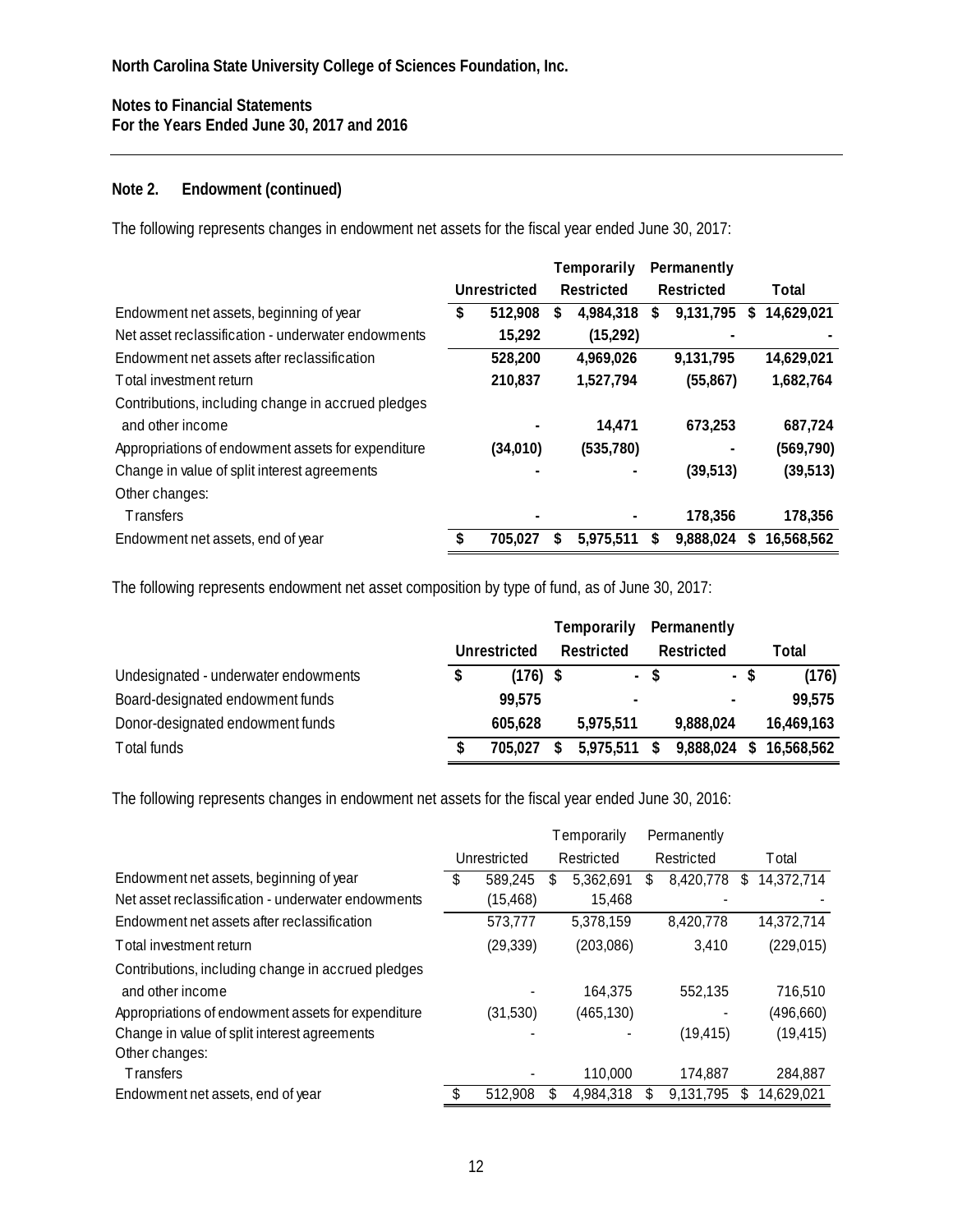### **Note 2. Endowment (continued)**

The following represents endowment net asset composition by type of fund, as of June 30, 2016:

|                                      |              |                |            | T emporarily | Permanently |              |  |            |
|--------------------------------------|--------------|----------------|------------|--------------|-------------|--------------|--|------------|
|                                      | Unrestricted |                | Restricted |              | Restricted  |              |  | T otal     |
| Undesignated - underwater endowments |              | $(15, 468)$ \$ |            |              | - \$        |              |  | (15, 468)  |
| Board-designated endowment funds     |              | 544,406        |            |              |             |              |  | 544,406    |
| Donor-designated endowment funds     |              | (16,030)       |            | 4,984,318    |             | 9.131.795    |  | 14,100,083 |
| Total funds                          |              | 512.908        |            | 4,984,318 \$ |             | 9,131,795 \$ |  | 14.629.021 |

### **Note 3. Long-Term Investments**

The Foundation invests in various investment securities. Investment securities are exposed to various risks such as interest rate, market, and credit risks. Due to the level of risk associated with certain investment securities, it is at least reasonably possible that changes in the values of investment securities will occur in the near term and that such changes could materially affect the amounts reported in the statements of financial position.

Long-term investments consisted of the following at June 30:

|                                          |              | 2017          |              | 2016             |               |            |  |
|------------------------------------------|--------------|---------------|--------------|------------------|---------------|------------|--|
|                                          | Cost         | Fair<br>Value |              |                  |               | Fair       |  |
|                                          |              |               |              | Cost             |               | Value      |  |
| <b>STIF</b>                              | 127.214      |               | 127,214      | 375,395          | S.            | 375,395    |  |
| NC State Investment Fund, Inc. Long-Term |              |               |              |                  |               |            |  |
| Investment Pool (LTIP)                   | 11,095,050   |               | 16,121,326   | 10,341,999       |               | 13,822,546 |  |
| Life Income Funds                        | 840,114      |               | 886,547      | 185,499          |               | 192,895    |  |
|                                          | \$12,062,378 |               | \$17,135,087 | \$<br>10,902,893 | <sup>\$</sup> | 14,390,836 |  |

As of June 30, 2017, approximately 88.9% of the LTIP was with the UNC Management Company ("UNCMC"), 2.2% were committed to or in other private equity investments with JP Morgan, Blackrock, and SEI, 8.3% was invested in the Blackrock Liquid Policy Portfolio (the "LPP"), and 0.6% was invested in the STIF. The LTIP's net assets were valued at approximately \$870,450,000 and \$683,380,000 at June 30, 2017 and 2016, respectively. The Foundation's investment in the LTIP represents approximately 1.9% and 2.0% of the member equity of the LTIP at June 30, 2017 and 2016, respectively.

The Foundation's investments held in Life Income Funds consist of a diversified portfolio of bond and equity mutual funds.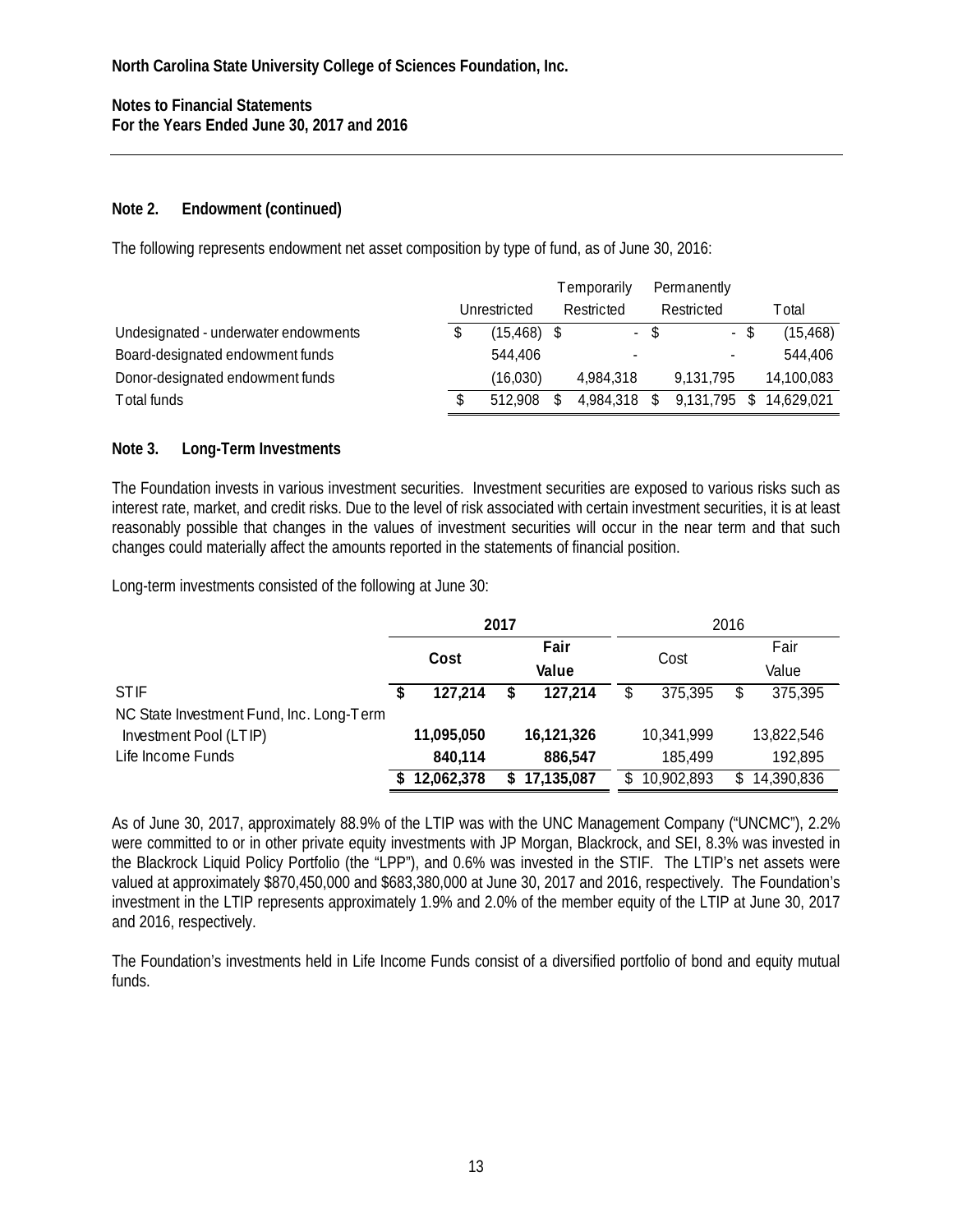**Notes to Financial Statements For the Years Ended June 30, 2017 and 2016** 

#### **Note 4. Fair Value Measurement**

The Fair Value Measurements and Disclosures Topic of the Financial Accounting Standards Board Accounting Standards Codification ("ASC") 820, provides a framework for measuring fair value. ASC 820 defines fair value as the exchange price that would be received for an asset or paid to transfer a liability (an exit price) in the principal or most advantageous market for the asset or liability in an orderly transaction between market participants on the measurement date. ASC 820 requires that valuation techniques maximize the use of observable inputs and minimize the use of unobservable inputs. ASC 820 also establishes a fair value hierarchy, which prioritizes the valuation inputs into three broad levels.

The fair value hierarchy of inputs is summarized in the three broad levels listed below:

Level 1 – Valuations based on quoted prices in active markets for identical investments

Level 2 – Valuations based on quoted prices in inactive markets or for which all significant inputs are observable (including quoted prices for similar investments, interest rates, credit risks, etc.)

Level 3 – Valuations based on significant unobservable inputs (including the fund's own assumptions in determining the fair value of investments)

The Foundation's assets itemized below are measured at fair value on a recurring basis at June 30:

|                                                | 2017 |         |  |                |    |            |   |                         |  |  |  |  |
|------------------------------------------------|------|---------|--|----------------|----|------------|---|-------------------------|--|--|--|--|
|                                                |      | Level 1 |  | Level 2        |    | Level 3    |   | <b>Total Fair Value</b> |  |  |  |  |
| <b>STIF</b>                                    |      | 127,214 |  | $\blacksquare$ | \$ | $\sim$     | S | 127,214                 |  |  |  |  |
| commonfund Intermediate Term Fund              |      |         |  | 2,051,329      |    |            |   | 2,051,329               |  |  |  |  |
| NC State Investment Fund, Inc. Intermediate    |      |         |  |                |    |            |   |                         |  |  |  |  |
| Term Fund (ITF)                                |      |         |  | 388,930        |    |            |   | 388,930                 |  |  |  |  |
| NC State Investment Fund, Inc. Long-Term       |      |         |  |                |    |            |   |                         |  |  |  |  |
| Investment Pool (LTIP)                         |      |         |  |                |    | 16,121,326 |   | 16,121,326              |  |  |  |  |
| Life Income Funds                              |      |         |  | 886,547        |    |            |   | 886,547                 |  |  |  |  |
| Beneficial Interest in Life Insurance Policies |      |         |  |                |    | 25,720     |   | 25,720                  |  |  |  |  |
|                                                |      | 127.214 |  | 3,326,806      |    | 16,147,046 |   | 19,601,066              |  |  |  |  |

|                                                | 2016 |         |    |                |  |            |  |                  |
|------------------------------------------------|------|---------|----|----------------|--|------------|--|------------------|
|                                                |      | Level i |    | evel 2         |  | Level 3    |  | Total Fair Value |
| <b>STIF</b>                                    |      | 375,395 | S. | $\blacksquare$ |  | $\sim$     |  | 375,395          |
| common fund Intermediate Term Fund             |      |         |    | 2,081,199      |  |            |  | 2,081,199        |
| NC State Investment Fund, Inc. Intermediate    |      |         |    |                |  |            |  |                  |
| Term Fund (ITF)                                |      |         |    | 392,566        |  |            |  | 392,566          |
| NC State Investment Fund, Inc. Long-Term       |      |         |    |                |  |            |  |                  |
| Investment Pool (LTIP)                         |      |         |    |                |  | 13,822,546 |  | 13,822,546       |
| Life Income Funds                              |      |         |    | 192,895        |  |            |  | 192,895          |
| Beneficial Interest in Life Insurance Policies |      |         |    |                |  | 24,543     |  | 24,543           |
|                                                |      | 375,395 |    | 2.666.660      |  | 13,847,089 |  | 16,889,144       |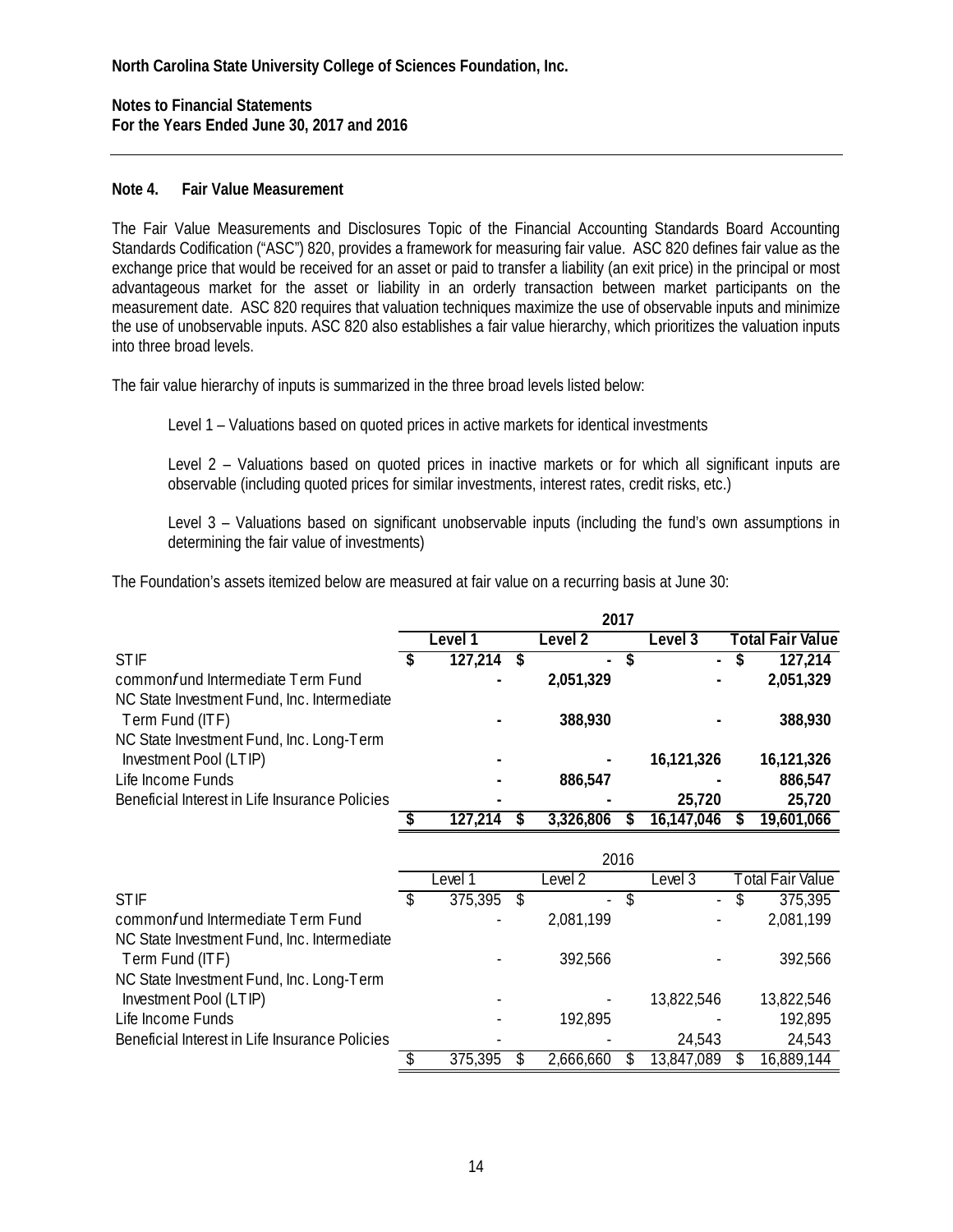#### **Note 4. Fair Value Measurement (continued)**

The following is a reconciliation of the assets measured at fair value on a recurring basis in which significant unobservable inputs (Level 3) were used in determining value at June 30:

|                         |                  | 2017             |                           | 2016             |                  |                    |
|-------------------------|------------------|------------------|---------------------------|------------------|------------------|--------------------|
|                         | <b>NC State</b>  | Beneficial       |                           | <b>NC State</b>  |                  | Beneficial         |
|                         | Investment Fund, | Interest in Life |                           | Investment Fund, | Interest in Life |                    |
|                         | Inc. LTIP        |                  | <b>Insurance Policies</b> | Inc. LTIP        |                  | Insurance Policies |
| Beginning balance       | 13,822,546       |                  | 24.543                    | 13,886,615       |                  | 23,191             |
| Participant additions   | 1,170,000        |                  | $\overline{\phantom{0}}$  | 660,000          |                  |                    |
| Investment income       | 7.819            |                  |                           | 1.895            |                  |                    |
| Realized gains          | 204.202          |                  |                           | 131.407          |                  |                    |
| Unrealized appreciation |                  |                  |                           |                  |                  |                    |
| (depreciation)          | 1,545,730        |                  | 1.177                     | (301,680)        |                  | 1,352              |
| Participant withdrawals | (569, 790)       |                  |                           | (496,660)        |                  |                    |
| Expenses                | (59, 181)        |                  |                           | (59,031)         |                  |                    |
| Ending balance          | 16,121,326       |                  | 25,720                    | 13,822,546       |                  | 24,543             |

Following is a description of the valuation methodologies used for assets measured at fair value:

STIF – This investment has the general characteristics of a demand deposit account in that participants may deposit and withdraw cash at any time without prior notice or penalty.

common*f*und Intermediate Term Fund – Valued using the net asset value ("NAV") per share of the fund provided by the fund manager. The Foundation considers this the best estimate of fair value for investments that do not have a quoted market price.

NC State Investment Fund, Inc. Intermediate Term Fund ("ITF") – This investment is a combination of publicly traded mutual funds valued at quoted market prices.

The NC State Investment Fund, Inc. Long-Term Investment Pool ("LTIP") – The LTIP's investment in UNCMC is valued using the net asset value per share of the fund provided by the fund manager. The LTIP's private equity investments are initially valued based on transaction price with subsequent valuation adjustments based on trading multiples of comparable public companies adjusted for differences in factors such as liquidity. The LTIP's investment in LPP is valued at the closing price of the exchange-traded fund's shares. The LTIP also has an investment in the STIF, valued as described above.

Life Income Funds – These investments are a combination of exchange-traded equity and fixed income securities valued at quoted market prices.

Beneficial Interest in Life Insurance Policies – Valued based on the cash surrender value of the policies. Because these values are based on significant unobservable inputs, they are categorized in Level 3 of the fair value hierarchy.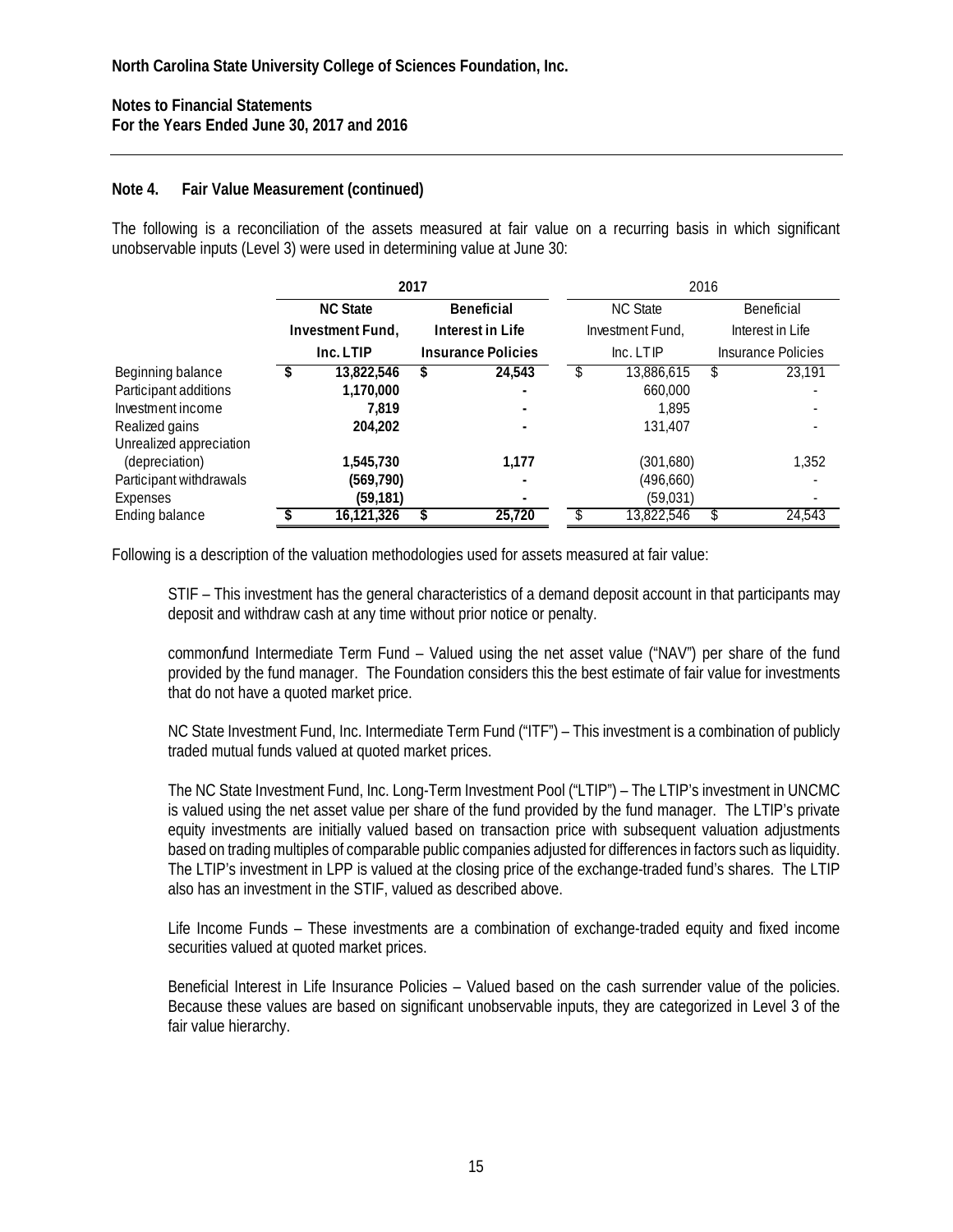#### **Note 5. Life Income Funds**

The financial statements include assets and liabilities of charitable gift annuities and unitrust agreements for which the Foundation is trustee. The grantors and/or beneficiaries retain future income interests in these assets until their death. These life income funds are recorded at fair value at the date of gift and marked to market thereafter. Life income funds at June 30, 2017 and 2016 have asset balances of \$886,547 and \$192,895, respectively.

The liabilities for distributions to grantors and/or beneficiaries are computed using Internal Revenue Code annuity valuation tables, the distribution terms of the agreements, and the life expectancies of the beneficiaries, and totaled \$768,887 and \$126,628 at June 30, 2017 and 2016, respectively. Payments from these funds to beneficiaries were \$65,447 and \$24,598 during the years ended June 30, 2017 and 2016, respectively. An unrestricted reserve account has been established in the Foundation's Charitable Gift Annuity ("CGA") pool to receive 5% from all new CGAs established to offset the liabilities for any annuities that reach exhaustion. The goal is to build the unrestricted reserve fund to equal 5% of the total value of the Foundation's CGA pool. As of June 30, 2017 and 2016, there was a zero balance in this reserve.

In fiscal year 2016, the Foundation was named the recipient of an externally managed trust which represented irrevocable life income funds with a market value totaling \$804,000 and life income funds payable of \$677,778 as of June 30, 2016. In fiscal year 2017, the Foundation began serving as trustee for these funds. These life income funds have been reflected in the accompanying financial statements at their fair value as part of long-term investments and externally managed irrevocable trust in 2017 and 2016, respectively. Estimated future distributions to the beneficiaries have been reflected in the accompanying financial statements and were computed using Internal Revenue Code annuity valuation tables, the distribution terms of the agreements, and the life expectancy of the beneficiaries.

#### **Note 6. Pledges Receivable**

Pledges receivable consisted of the following at June 30:

|                                                              | 2017 |          | 2016      |
|--------------------------------------------------------------|------|----------|-----------|
| Receivable in less than one year                             |      | 155,967  | 418,201   |
| Receivable in one to five years                              |      | 195.636  | 345,049   |
| Total pledges receivable, gross                              |      | 351,603  | 763,250   |
| Less allowance for uncollectible pledges                     |      | (18,000) | (39,000)  |
| Less unamortized discount (discount rates of 1.20% to 1.77%) |      | (10,032) | (11, 849) |
| Pledges receivable, net                                      |      | 323.571  | 712,401   |

An allowance for doubtful accounts has been established and is updated annually to reflect 5% of the Foundation's outstanding pledge balance. Active past due pledges receivable are reviewed twice yearly by the Advancement Services office in order to determine if it is appropriate to write off such pledges.

Five donors represented approximately \$287,000 of the total undiscounted pledges receivable at June 30, 2017. Four donors represented approximately \$432,000 of the total undiscounted pledges receivable at June 30, 2016.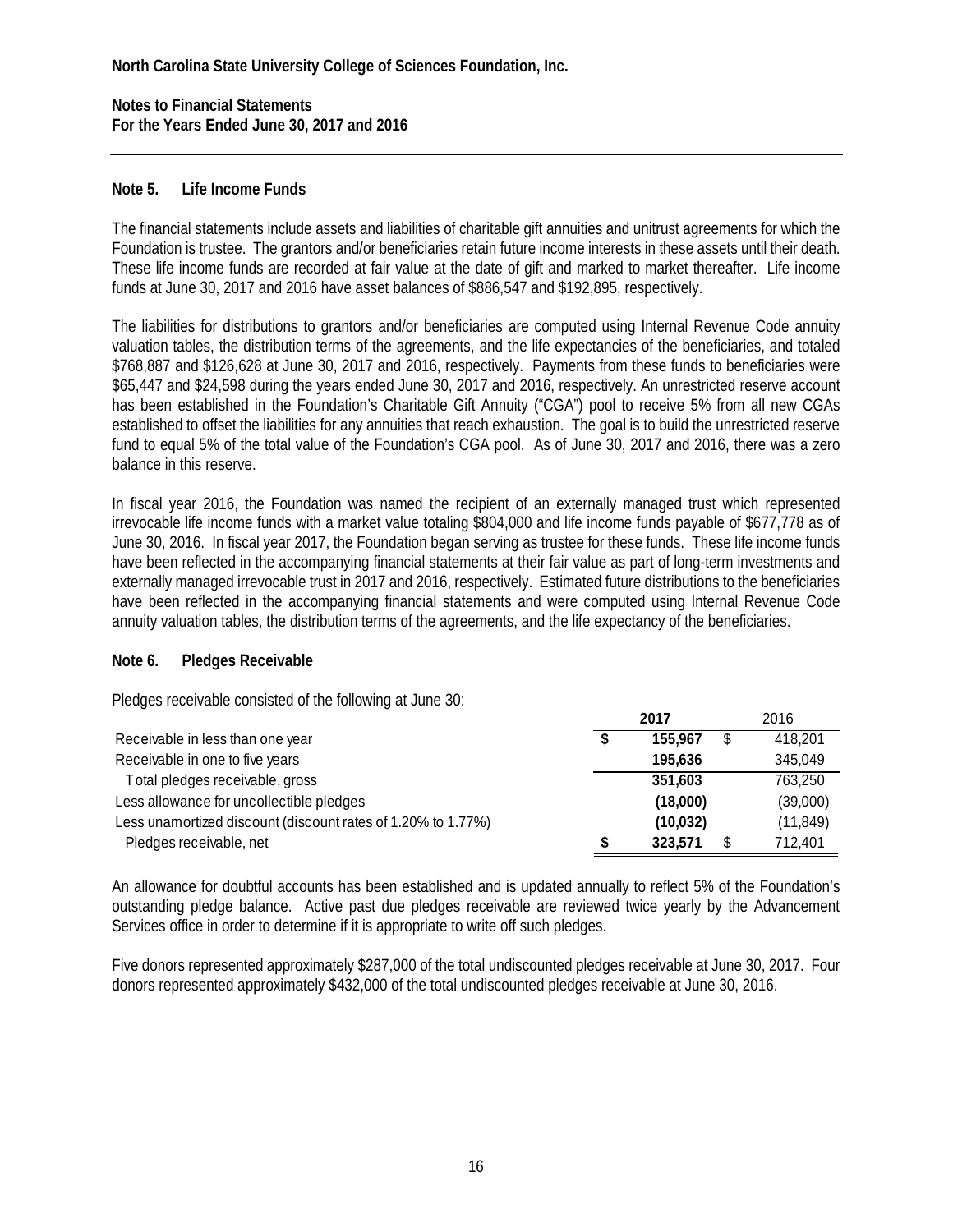**Notes to Financial Statements For the Years Ended June 30, 2017 and 2016** 

### **Note 7. Donated Services, Salaries, and Facilities**

Donated services and facilities in the amounts of \$49,000 and \$41,000 for the years ended June 30, 2017 and 2016, respectively, have been reflected in the financial statements for facilities and accounting services provided by the University Finance Division. In addition, donated salaries paid by the University for Foundation personnel in the amount of \$129,000 and \$241,000 for the years ended June 30, 2017 and 2016, respectively, have been reflected in the accompanying financial statements.

### **Note 8. Temporarily Restricted Net Assets**

Temporarily restricted net assets are available for the following purposes at June 30:

|                                                   | 2017            | 2016       |
|---------------------------------------------------|-----------------|------------|
| Scholarships and fellowships                      | \$<br>1.764.842 | 1,721,864  |
| Faculty support and professorships                | 28,361          | 27,079     |
| Bob Simpson Visiting Scholars and Research - Land | 1,473,000       | 1,473,000  |
| Building fund/facility support                    | 622.855         | 748.885    |
| Pledges receivable, net                           | 146.928         | 508,353    |
| Endowment cumulative balance                      | 5,975,511       | 4,984,318  |
| Other                                             | 1,160,274       | 806,988    |
|                                                   | 11.171.771      | 10,270,487 |

Temporarily restricted net asset grouping "Other" includes amounts designated for research, general college support and funds with multiple purposes.

### **Note 9. Permanently Restricted Net Assets**

Permanently restricted net assets are restricted as follows at June 30:

|                                                                       |   | 2017        | 2016        |
|-----------------------------------------------------------------------|---|-------------|-------------|
| Scholarships and fellowships                                          |   | 10,424,629  | 9,062,361   |
| Faculty support and professorships                                    |   | 482.028     | 448.701     |
| Wertz Chemistry Endowment                                             |   | 1.129.804   | 1,041,051   |
| Pledges receivable, net                                               |   | 176.643     | 204.048     |
| Amounts reported as unrestricted or temporarily restricted net assets |   | (6,680,538) | (5,497,226) |
| Other                                                                 |   | 4,355,458   | 3,872,860   |
|                                                                       | S | 9,888,024   | 9,131,795   |

Permanently restricted net asset grouping "Other" includes amounts designated for research, general college support and funds with multiple purposes.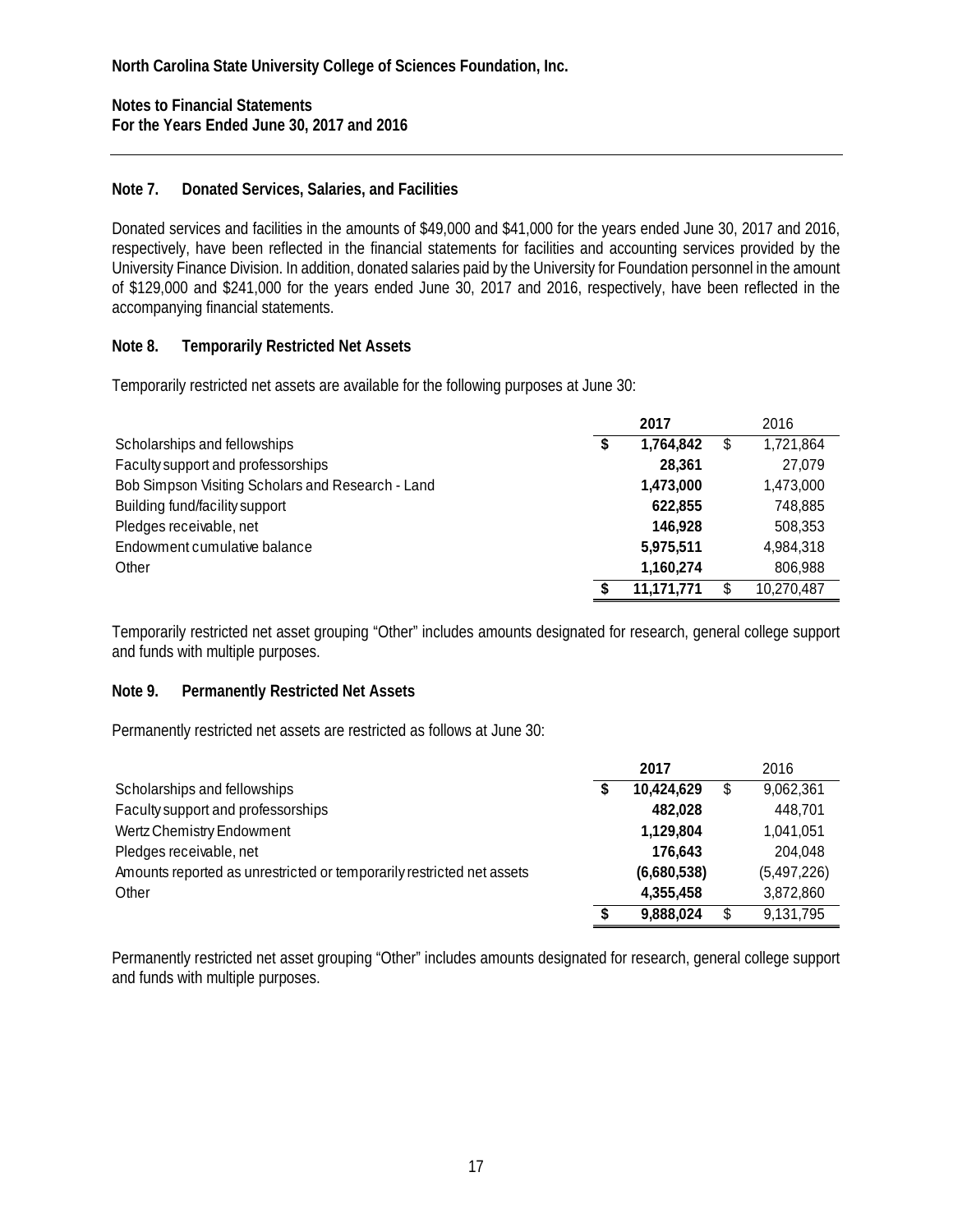#### **Note 10. Net Assets Released From Donor Restrictions**

Net assets were released from donor restrictions as restrictions were met via the passage of time or by incurring expenses satisfying the restricted purposes specified by donors as follows during the years ended June 30:

|                                    | 2017 |           |  | 2016    |
|------------------------------------|------|-----------|--|---------|
| Scholarships and fellowships       | \$   | 353,256   |  | 444,342 |
| Faculty support and professorships |      | 206.369   |  | 94,433  |
| Departmental support               |      | 262.533   |  | 181,489 |
| Fundraising and administrative     |      | 128,414   |  | 49.770  |
| Other                              |      | 214.814   |  | 142.155 |
|                                    |      | 1,165,386 |  | 912,189 |

Net assets released from restriction grouping "Other" includes amounts spent for general college support and funds with multiple purposes.

#### **Note 11. Transfers Among Funds to Permanently Restricted**

The Foundation's policy requires a minimum gift amount to establish an endowment. Contributions received toward setting up an endowment which are less than the minimum amount are initially recorded as temporarily restricted net assets, as it is understood by the donor that if the endowment minimum is not reached, the corpus can be used for the intended purpose. When the endowment reaches the minimum endowment level, due to additional contributions, the endowment is transferred to permanently restricted net assets. For the years ended June 30, 2017 and 2016, net endowment transfers to permanently restricted were \$178,356 and \$174,887, respectively.

#### **Note 12. Subsequent Events**

The Foundation has evaluated subsequent events through October 27, 2017, the date which the financial statements were available to be issued, and there were none to report.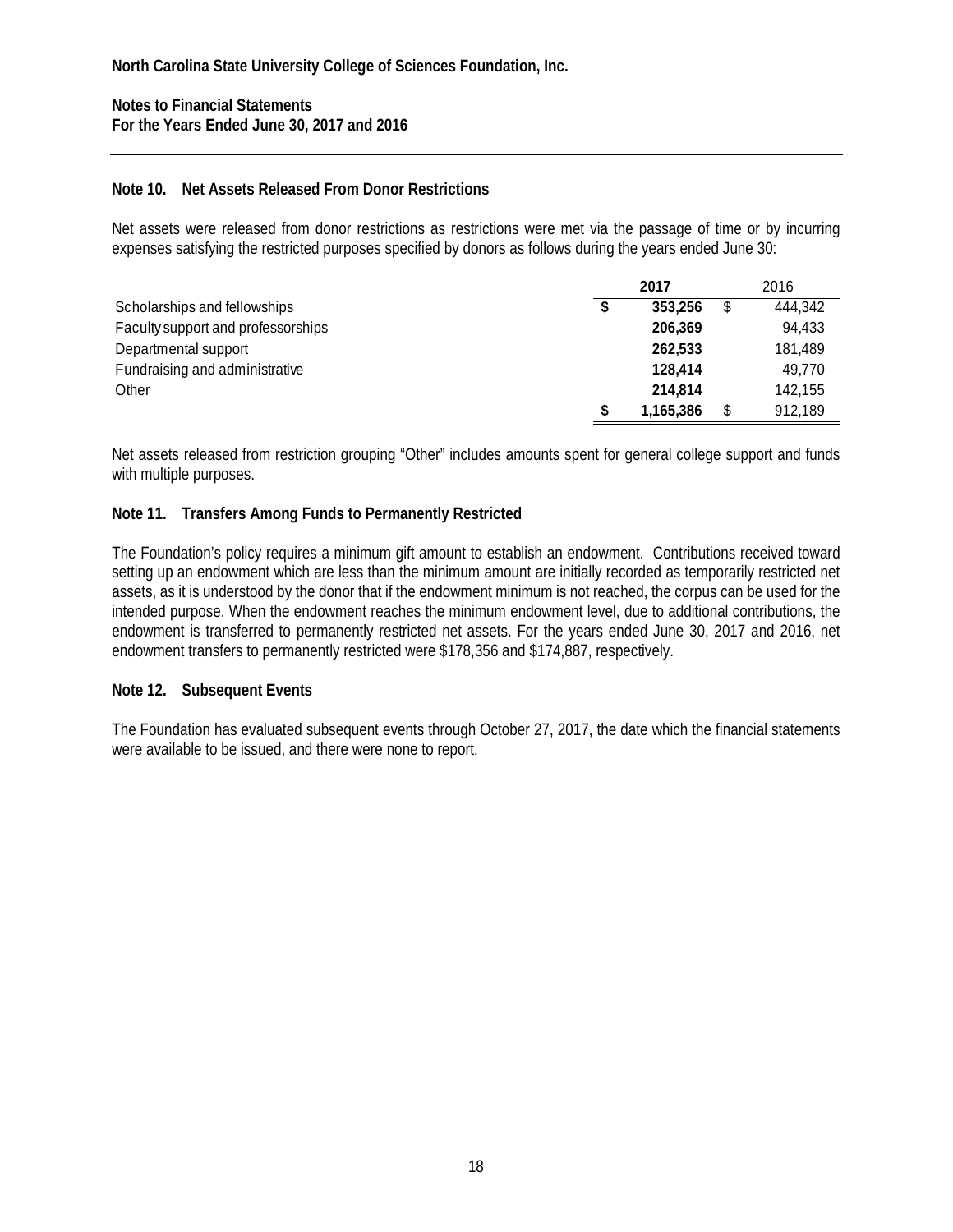**General Fund Budget vs. Actual - Unaudited Year Ended June 30, 2017**

|                                    | Approved |               |    | Variance  |    |              |
|------------------------------------|----------|---------------|----|-----------|----|--------------|
|                                    |          | <b>Budget</b> |    | Actual    |    | Over (Under) |
| Income                             |          |               |    |           |    |              |
| Annual Fund                        | \$       | 110,000       | \$ | 154,591   | \$ | 44,591       |
| Contributions                      |          | 185,000       |    | 241,741   |    | 56,741       |
| Endowment assessments              |          | 49,990        |    | 49,990    |    |              |
| Interest income                    |          | 40,000        |    | 40,288    |    | 288          |
| <b>GF Revenue Transfers</b>        |          | 126,030       |    | 126,030   |    |              |
| <b>Total Income</b>                |          | 511,020       |    | 612,640   |    | 101,620      |
| Support                            |          |               |    |           |    |              |
| Program support                    |          | 214,200       |    | 154,202   |    | (59,998)     |
| Foundation administration and      |          |               |    |           |    |              |
| development support                |          | 370,205       |    | 350,264   |    | (19, 941)    |
| <b>Total Support</b>               |          | 584,405       |    | 504,466   |    | (79, 939)    |
| Income (Less) Greater than Support |          | (73, 385)     |    | 108,174   |    | 181,559      |
| <b>General Fund Balance</b>        |          |               |    |           |    |              |
| Beginning of year                  |          | 1,210,481     |    | 1,210,481 |    |              |
| End of year                        |          | 1,137,096     | \$ | 1,318,655 | \$ | 181,559      |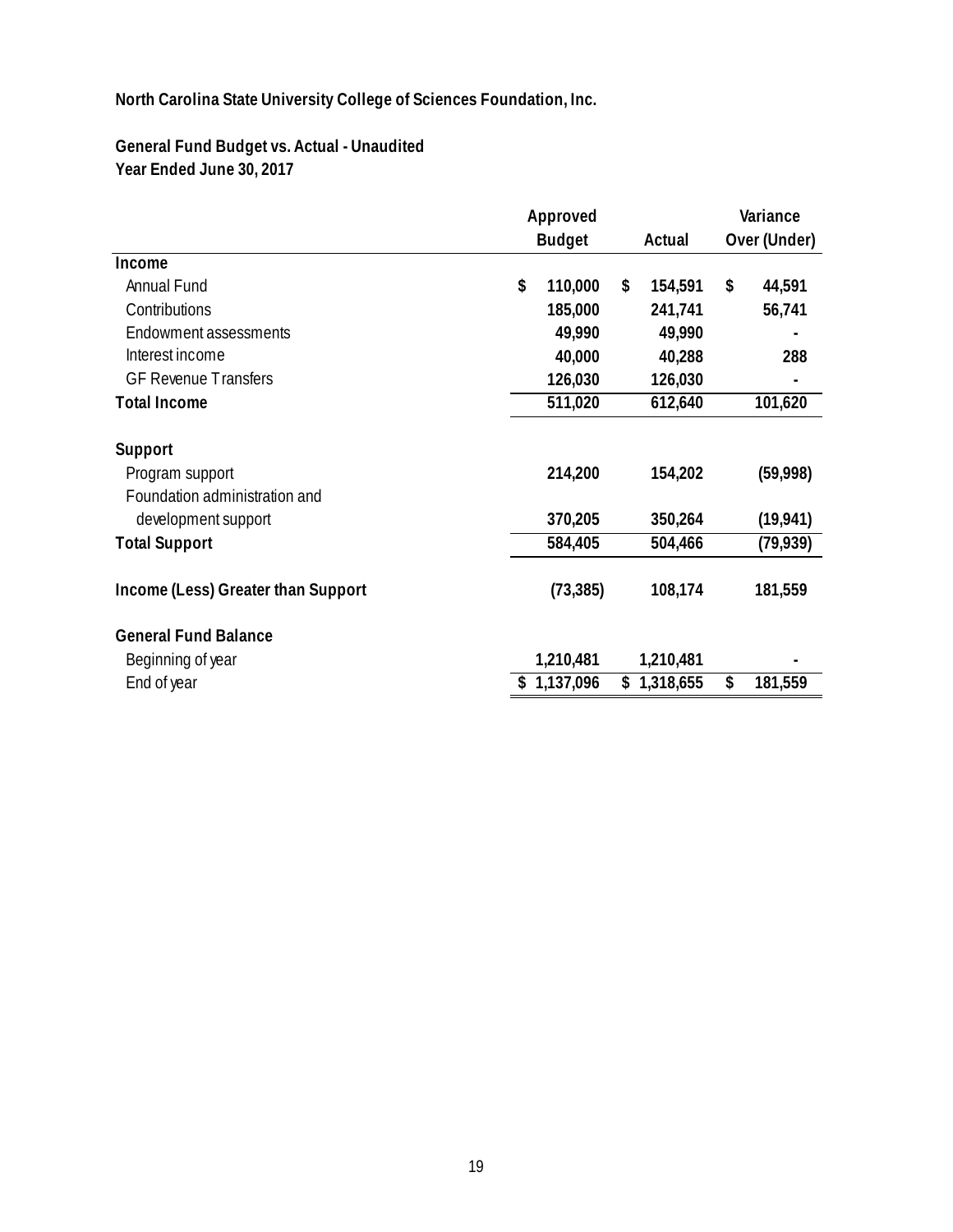**Ten Year Summary of Asset Growth - Unaudited As of June 30**





Not reflected above for FY '17 are gifts-in-kind of \$812,597 which benefit the College of Sciences. These gifts were received due to the efforts of Foundation members and the College Development Staff.

\*Fiscal years 2013 - 2017 are reported using accrual basis of accounting; preceding years are reported using modified cash basis.